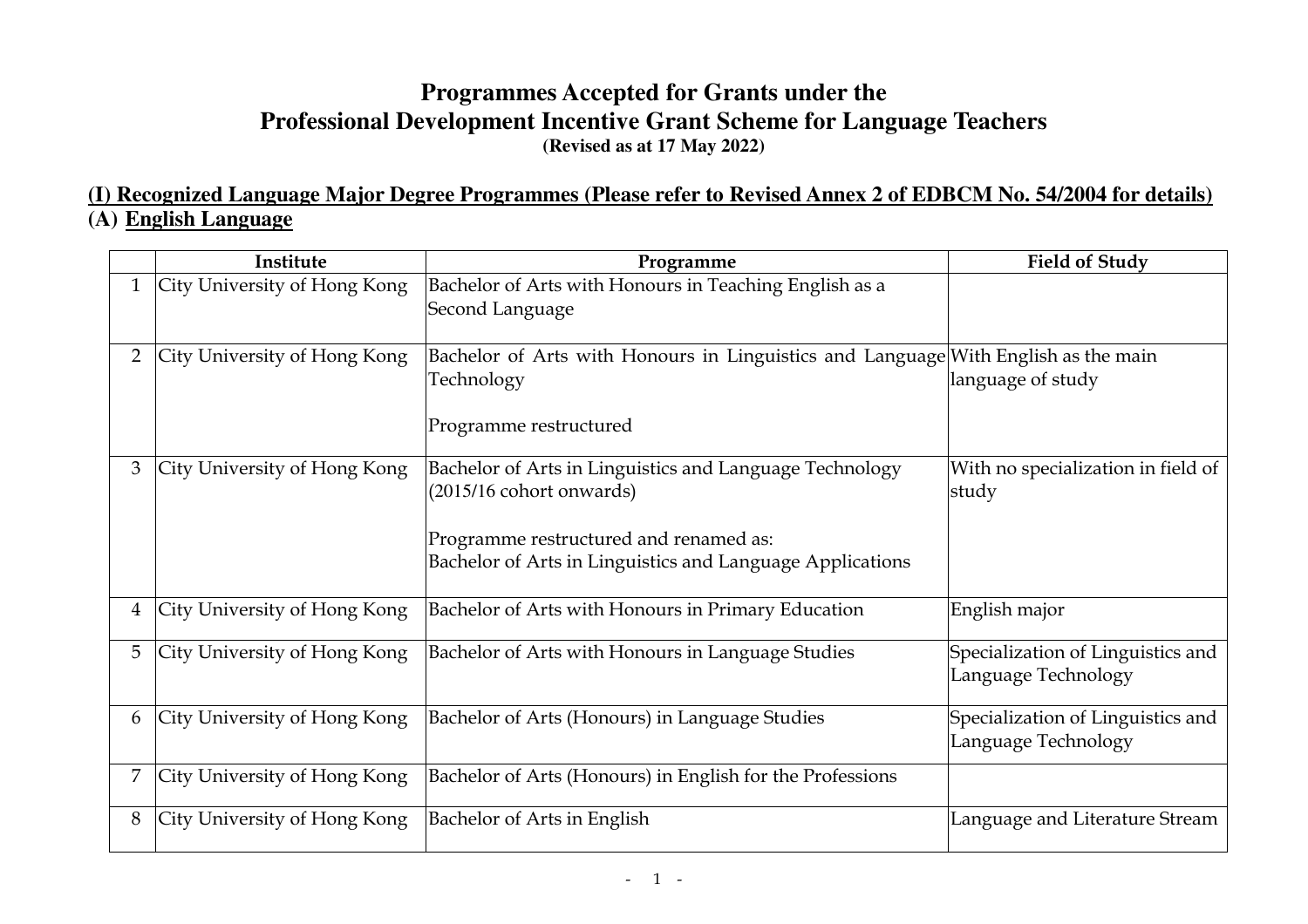|   | Institute                       | Programme                                                                                                                                                         | <b>Field of Study</b>                                                                                                                  |
|---|---------------------------------|-------------------------------------------------------------------------------------------------------------------------------------------------------------------|----------------------------------------------------------------------------------------------------------------------------------------|
| 9 | City University of Hong Kong    | Master of Arts in Teaching English as a Second Language<br>Programme renamed as :<br>Master of Arts in English Studies (Teaching English as a<br>Second Language) |                                                                                                                                        |
|   |                                 | Programme restructured and renamed as:<br>Master of Arts in English Studies                                                                                       |                                                                                                                                        |
|   | 10 City University of Hong Kong | Master of Arts in Linguistics                                                                                                                                     | With English as the main<br>language of study                                                                                          |
|   | 11 City University of Hong Kong | Master of Arts in English for Specific Purposes                                                                                                                   | <b>English Language Teaching</b>                                                                                                       |
|   | 12 City University of Hong Kong | Master of Arts in Language Studies                                                                                                                                | Specialization in Linguistics                                                                                                          |
|   | 13 City University of Hong Kong | Master of Arts in English Studies<br>Programme restructured                                                                                                       | <b>General Track, Teaching</b><br>English as a Second Language<br>(TESL) stream or Literature,<br>Language and Culture (LLC)<br>stream |
|   | 14 Lingnan University           | Bachelor of Arts (Honours) Contemporary English Studies                                                                                                           |                                                                                                                                        |
|   | 15 Lingnan University           | Bachelor of Arts (Honours) Contemporary English Studies<br>$(4 \text{ years})$                                                                                    |                                                                                                                                        |
|   | 16 Lingnan University           | Master of Arts in English Studies                                                                                                                                 |                                                                                                                                        |
|   | 17 Hong Kong Baptist University | Bachelor of Arts (Honours) in English Language and<br>Literature                                                                                                  |                                                                                                                                        |
|   | 18 Hong Kong Baptist University | Bachelor of Arts (Honours) in English Language and<br>Literature (4 years)                                                                                        |                                                                                                                                        |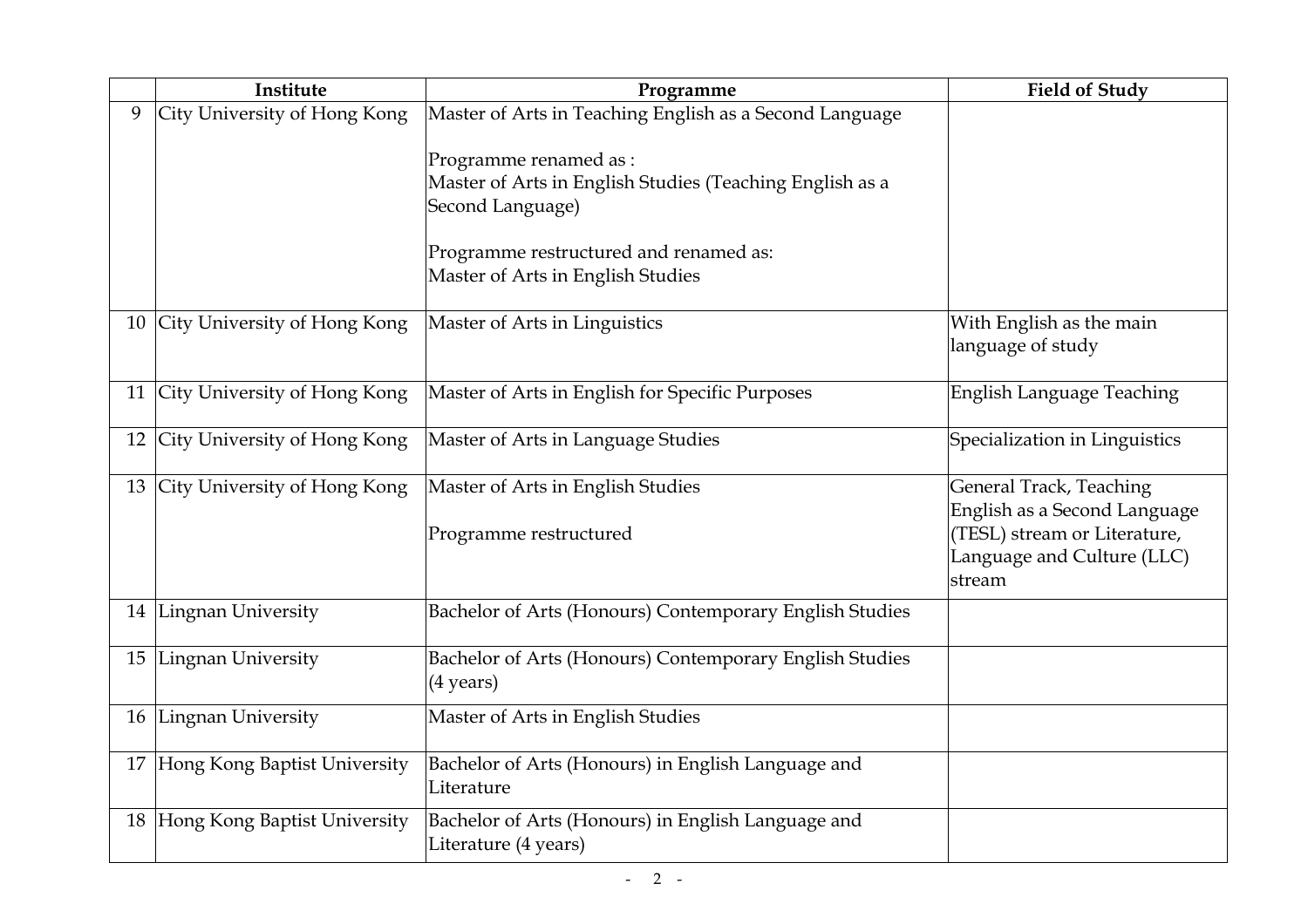|    | Institute                       | Programme                                                                                                                                       | <b>Field of Study</b>                   |
|----|---------------------------------|-------------------------------------------------------------------------------------------------------------------------------------------------|-----------------------------------------|
|    | 19 Hong Kong Baptist University | Bachelor of Arts (Honours) in English Language and                                                                                              | Literary Studies in English             |
|    |                                 | Literature Studies (4 years)                                                                                                                    | Concentration                           |
|    |                                 |                                                                                                                                                 | Teaching English to Speakers of         |
|    |                                 |                                                                                                                                                 | Other Languages Concentration           |
|    |                                 |                                                                                                                                                 |                                         |
| 20 | Hong Kong Baptist University    | Bachelor of Arts (Honours) in English Language and Literature                                                                                   |                                         |
|    |                                 | and Bachelor of Education (Honours) in English Language                                                                                         |                                         |
|    |                                 | Teaching                                                                                                                                        |                                         |
|    |                                 | Note: This double degree programme has been accepted <u>as a bundle</u> in                                                                      |                                         |
|    |                                 | meeting SCOLAR requirements. As such, either degree of the double                                                                               |                                         |
|    |                                 | degree programme would not be considered on its own as meeting                                                                                  |                                         |
|    |                                 | SCOLAR requirements, unless the individual degree concerned has                                                                                 |                                         |
|    |                                 | been recognized independently as fulfilling SCOLAR requirements.                                                                                |                                         |
|    |                                 |                                                                                                                                                 |                                         |
|    | 21 Hong Kong Baptist University | Bachelor of Arts (Honours) in English Language and Literature                                                                                   |                                         |
|    |                                 | and Bachelor of Education (Honours) in English Language                                                                                         |                                         |
|    |                                 | Teaching                                                                                                                                        |                                         |
|    |                                 | $(5 \text{ years})$                                                                                                                             |                                         |
|    |                                 |                                                                                                                                                 |                                         |
|    |                                 | Note: This double degree programme has been accepted <u>as a bundle</u> in<br>meeting SCOLAR requirements. As such, either degree of the double |                                         |
|    |                                 | degree programme would not be considered on its own as meeting                                                                                  |                                         |
|    |                                 | SCOLAR requirements, unless the individual degree concerned has                                                                                 |                                         |
|    |                                 | been recognized independently as fulfilling SCOLAR requirements.                                                                                |                                         |
|    |                                 |                                                                                                                                                 |                                         |
| 22 | Hong Kong Baptist University    | <b>Bachelor of Arts in Humanities</b>                                                                                                           | <b>English Language Concentration</b>   |
|    |                                 |                                                                                                                                                 |                                         |
| 23 | Hong Kong Baptist University    | <b>Bachelor of Arts in Humanities</b>                                                                                                           | <b>English Literature Concentration</b> |
|    | 24 Hong Kong Baptist University | <b>Bachelor of Arts in Humanities</b>                                                                                                           | <b>English Studies Concentration</b>    |
|    |                                 |                                                                                                                                                 |                                         |
|    | 25 Hong Kong Baptist University | Bachelor of Arts (Honours) in Teaching English as a Second                                                                                      |                                         |
|    |                                 | Language (4 years)                                                                                                                              |                                         |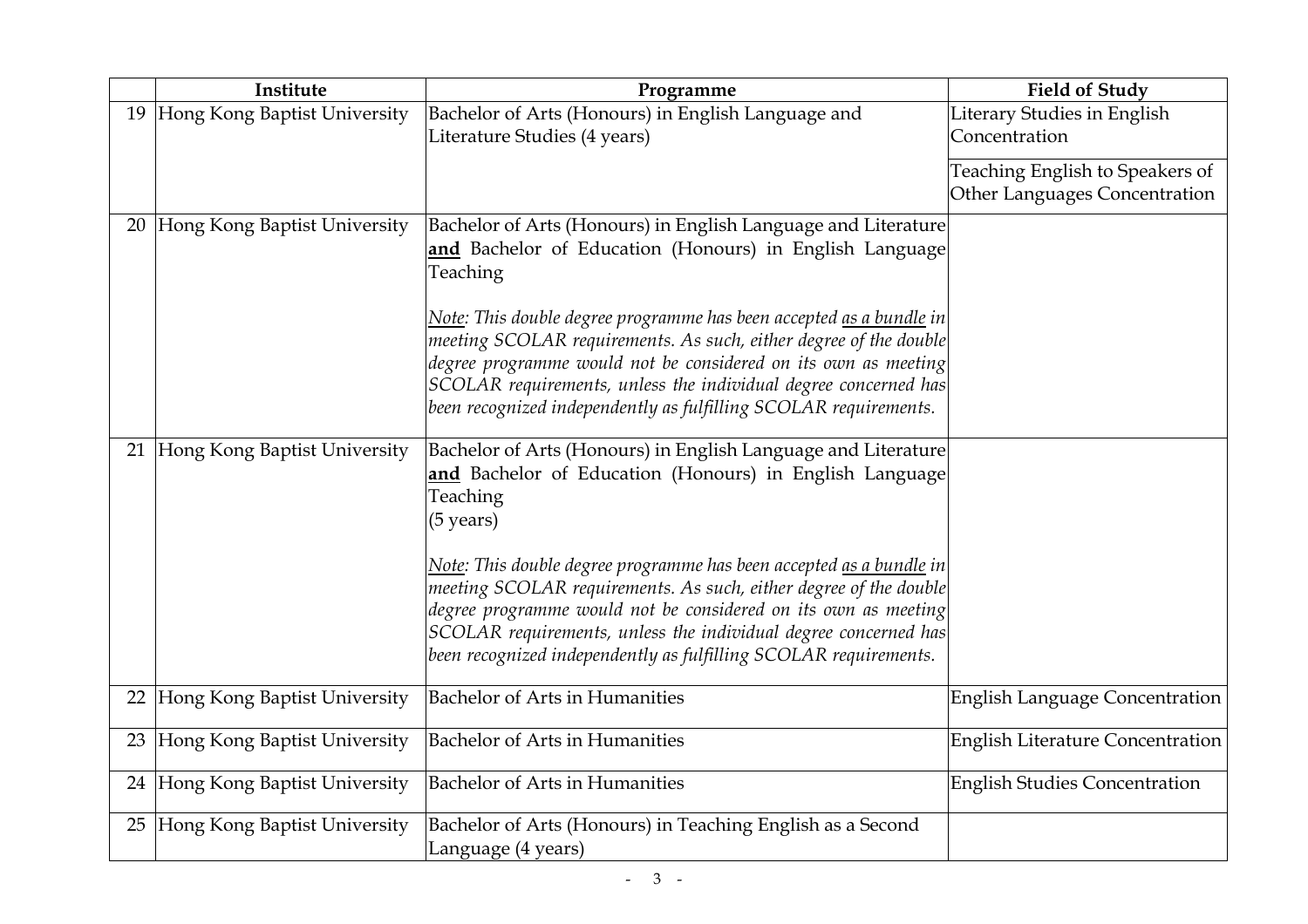|    | Institute                                 | Programme                                                                                                                                                                                                                                                                                                                                                                                                                                                                                                                                         | <b>Field of Study</b>                                 |
|----|-------------------------------------------|---------------------------------------------------------------------------------------------------------------------------------------------------------------------------------------------------------------------------------------------------------------------------------------------------------------------------------------------------------------------------------------------------------------------------------------------------------------------------------------------------------------------------------------------------|-------------------------------------------------------|
|    | 26 Hong Kong Baptist University           | Bachelor of Education (Honours)                                                                                                                                                                                                                                                                                                                                                                                                                                                                                                                   | English Language Studies                              |
| 27 | Hong Kong Baptist University              | <b>Bachelor of Education</b>                                                                                                                                                                                                                                                                                                                                                                                                                                                                                                                      | English Language Studies                              |
|    | 28 Hong Kong Baptist University           | Master of Arts in Language Studies                                                                                                                                                                                                                                                                                                                                                                                                                                                                                                                | With English as the main<br>language of study         |
|    | 29 Hong Kong Baptist University           | Master of Education                                                                                                                                                                                                                                                                                                                                                                                                                                                                                                                               | <b>English Language for Teaching</b><br>Concentration |
|    | 30 The Chinese University of<br>Hong Kong | Bachelor of Arts in English                                                                                                                                                                                                                                                                                                                                                                                                                                                                                                                       |                                                       |
|    | 31 The Chinese University of<br>Hong Kong | Bachelor of Arts in English (4 years)                                                                                                                                                                                                                                                                                                                                                                                                                                                                                                             |                                                       |
|    | 32 The Chinese University of<br>Hong Kong | Bachelor of Arts in Modern Languages and Intercultural<br>Studies                                                                                                                                                                                                                                                                                                                                                                                                                                                                                 | With English as the main<br>language of study         |
|    | 33 The Chinese University of<br>Hong Kong | Bachelor of Education in Language Education<br>Programme restructured and renamed as:<br>Bachelor of Arts (English Studies) and Bachelor of Education<br>(English Language Education)<br>Note: This double degree programme has been accepted <u>as a bundle</u> in<br>meeting SCOLAR requirements. As such, either degree of the double<br>degree programme would not be considered on its own as meeting<br>SCOLAR requirements, unless the individual degree concerned has<br>been recognized independently as fulfilling SCOLAR requirements. | <b>English Language Education</b>                     |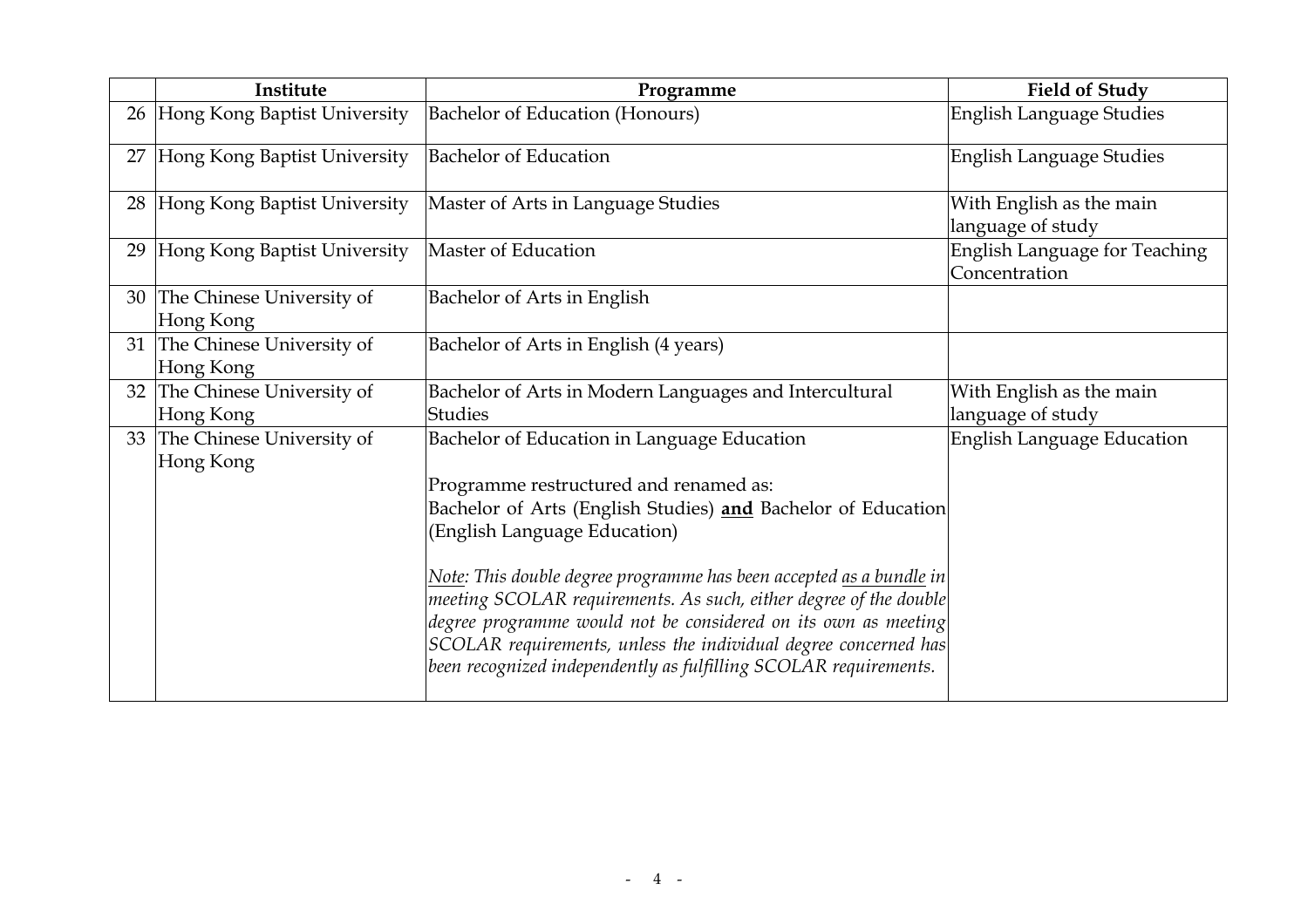|    | Institute                                   | Programme                                                                                                                           | <b>Field of Study</b>             |
|----|---------------------------------------------|-------------------------------------------------------------------------------------------------------------------------------------|-----------------------------------|
|    | 34 The Chinese University of                | Bachelor of Arts (English Studies) and Bachelor of Education English Language Education                                             |                                   |
|    | Hong Kong                                   | (English Language Education) (5 years)                                                                                              |                                   |
|    |                                             |                                                                                                                                     |                                   |
|    |                                             | <u>Note</u> : This double degree programme has been accepted <u>as a bundle</u> in                                                  |                                   |
|    |                                             | meeting SCOLAR requirements. As such, either degree of the double                                                                   |                                   |
|    |                                             | degree programme would not be considered on its own as meeting                                                                      |                                   |
|    |                                             | SCOLAR requirements, unless the individual degree concerned has<br>been recognized independently as fulfilling SCOLAR requirements. |                                   |
|    |                                             |                                                                                                                                     |                                   |
|    | 35 The Chinese University of                | Bachelor of Arts in Linguistics                                                                                                     | With English as the main          |
|    | Hong Kong                                   |                                                                                                                                     | language of study                 |
|    | 36 The Chinese University of                | Bachelor of Arts in Linguistics (4 years)                                                                                           | With English as the main          |
|    | Hong Kong                                   |                                                                                                                                     | language of study                 |
|    | 37 The Chinese University of                | Master of Arts in Linguistics                                                                                                       | <b>General Linguistics Stream</b> |
|    | Hong Kong                                   |                                                                                                                                     | With English as the main          |
|    |                                             | Programme restructured                                                                                                              | language of study                 |
|    |                                             |                                                                                                                                     |                                   |
|    | 38 The Chinese University of                | Master of Arts in English                                                                                                           | Applied English Linguistics       |
|    | Hong Kong                                   |                                                                                                                                     |                                   |
| 39 | The Chinese University of                   | Master of Arts in English Language Teaching                                                                                         |                                   |
|    | Hong Kong                                   |                                                                                                                                     |                                   |
|    | 40 The Chinese University of                | Master of Arts in English (Literary Studies)                                                                                        |                                   |
|    | Hong Kong                                   |                                                                                                                                     |                                   |
|    | 41 The Hong Kong Institute of<br>Education* | Bachelor of Arts (Honours) in Language Studies (Three-Year English major                                                            |                                   |
|    |                                             | Full-Time)                                                                                                                          |                                   |
|    | 42 The Hong Kong Institute of               | Bachelor of Arts (Honours) in Language Studies (Four-Year English major                                                             |                                   |
|    | Education*                                  | Full-Time)                                                                                                                          |                                   |
|    |                                             |                                                                                                                                     |                                   |
|    |                                             | Programme restructured                                                                                                              |                                   |
|    |                                             |                                                                                                                                     |                                   |
| 43 | The Hong Kong Institute of                  | Bachelor of Education (Honours) (English Language)                                                                                  |                                   |
|    | Education*                                  |                                                                                                                                     |                                   |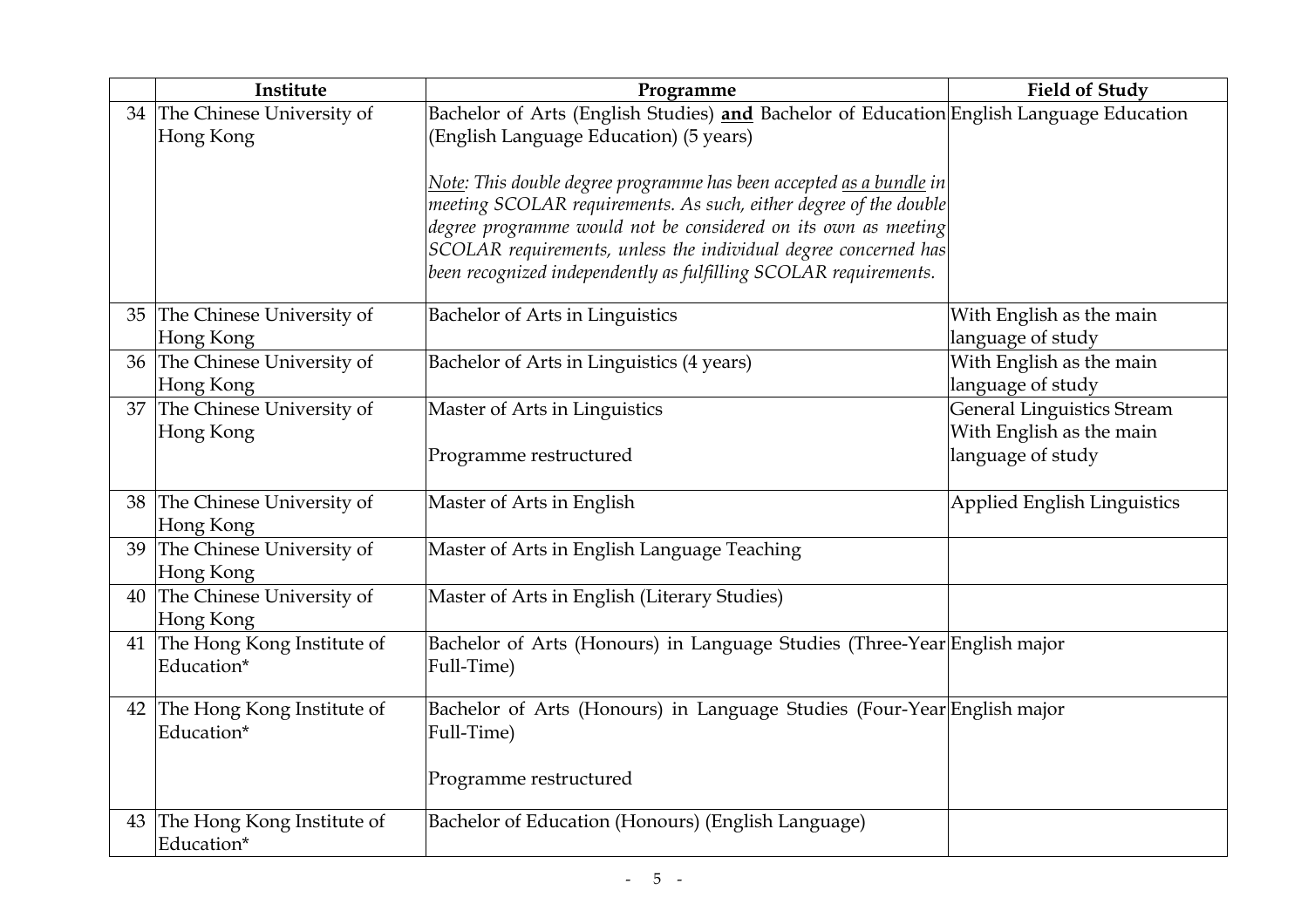|    | Institute                                   | Programme                                                                                              | <b>Field of Study</b>               |
|----|---------------------------------------------|--------------------------------------------------------------------------------------------------------|-------------------------------------|
|    | 44 The Hong Kong Institute of<br>Education* | Bachelor of Education (Honours) (English Language) (Five-<br>Year Full-Time)                           |                                     |
|    |                                             | Programme restructured                                                                                 |                                     |
| 45 | The Hong Kong Institute of<br>Education*    | Bachelor of Education (Honours) (Languages)                                                            | English major                       |
| 46 | The Hong Kong Institute of<br>Education*    | Bachelor of Education (Honours) (Language Teaching)                                                    | English major                       |
| 47 | The Hong Kong Institute of<br>Education*    | Bachelor of Education (Honours) (Primary)                                                              | English major                       |
|    | 48 The Hong Kong Institute of<br>Education* | Master of Arts in Teaching English to Speakers of Other<br>Languages, English Studies                  |                                     |
| 49 | The Hong Kong Institute of<br>Education*    | Master of Arts in Teaching English to Speakers of Other<br>Languages                                   |                                     |
|    |                                             | Programme restructured                                                                                 |                                     |
|    | 50 The Hong Kong Institute of<br>Education* | Master of Education (English Language Education<br>Specialization)                                     | English Subject Knowledge<br>Strand |
|    |                                             | Programme renamed as :<br>Master of Education (TESOL and English Language Education<br>Specialization) |                                     |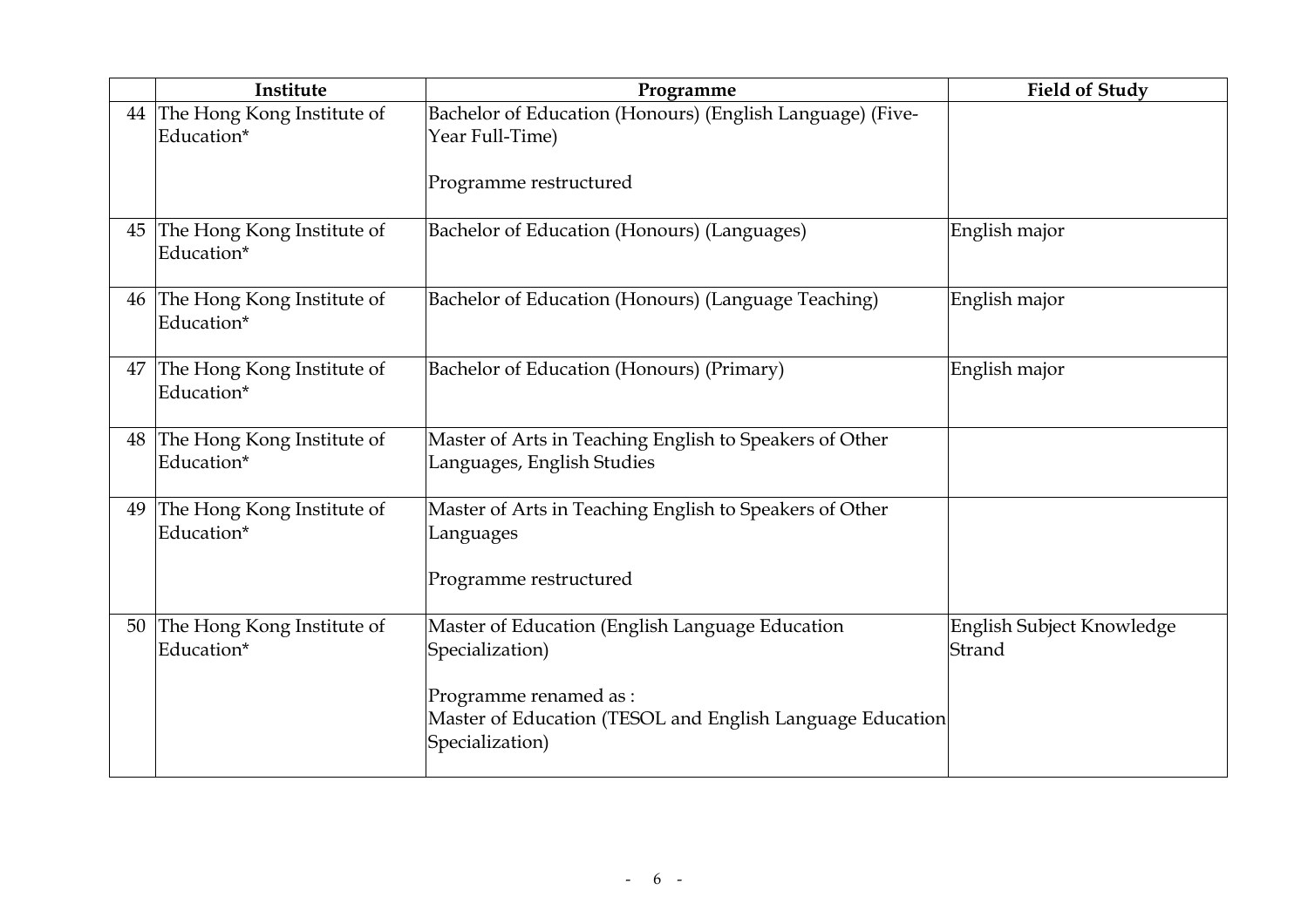|    | Institute                                   | Programme                                                                                                                                                                                                                                                                                                                                         | <b>Field of Study</b>           |
|----|---------------------------------------------|---------------------------------------------------------------------------------------------------------------------------------------------------------------------------------------------------------------------------------------------------------------------------------------------------------------------------------------------------|---------------------------------|
|    | 51 The Hong Kong Institute of<br>Education* | Master of Education (English Language Education<br>Specialization)                                                                                                                                                                                                                                                                                | English Extended Studies Strand |
|    |                                             | Programme renamed as :<br>Master of Education (TESOL and English Language Education<br>Specialization)                                                                                                                                                                                                                                            |                                 |
|    | 52 The Education University of<br>Hong Kong | Bachelor of Arts (Honours) in Language Studies and Bachelor of English major<br>Education (Honours) (English Language)                                                                                                                                                                                                                            |                                 |
|    |                                             | Note: This double degree programme has been accepted as a bundle in<br>meeting SCOLAR requirements. As such, either degree of the double<br>degree programme would not be considered on its own as meeting<br>SCOLAR requirements, unless the individual degree concerned has been<br>recognized independently as fulfilling SCOLAR requirements. |                                 |
|    |                                             | Programme restructured                                                                                                                                                                                                                                                                                                                            |                                 |
|    | 53 Hang Seng Management<br>College#         | Bachelor of Arts in English (Honours)                                                                                                                                                                                                                                                                                                             |                                 |
| 54 | The Hong Kong Polytechnic<br>University     | Bachelor of Arts (Honours) in English Language Teaching<br>(in collaboration with The Hong Kong Institute of Education*)                                                                                                                                                                                                                          |                                 |
| 55 | The Hong Kong Polytechnic<br>University     | Bachelor of Arts (Honours) in Language Studies with Business With English as the main                                                                                                                                                                                                                                                             | language of study               |
| 56 | The Hong Kong Polytechnic<br>University     | Bachelor of Arts (Honours) in English Studies for the<br>Professions                                                                                                                                                                                                                                                                              |                                 |
| 57 | The Hong Kong Polytechnic<br>University     | Bachelor of Arts (Honours) in English Studies for the<br>Professions (4 years)                                                                                                                                                                                                                                                                    |                                 |
|    |                                             | Programme restructured and renamed as:<br>Bachelor of Arts (Honours) in English and Applied Linguistics                                                                                                                                                                                                                                           |                                 |
| 58 | The Hong Kong Polytechnic<br>University     | Master of Arts in English Language Teaching                                                                                                                                                                                                                                                                                                       |                                 |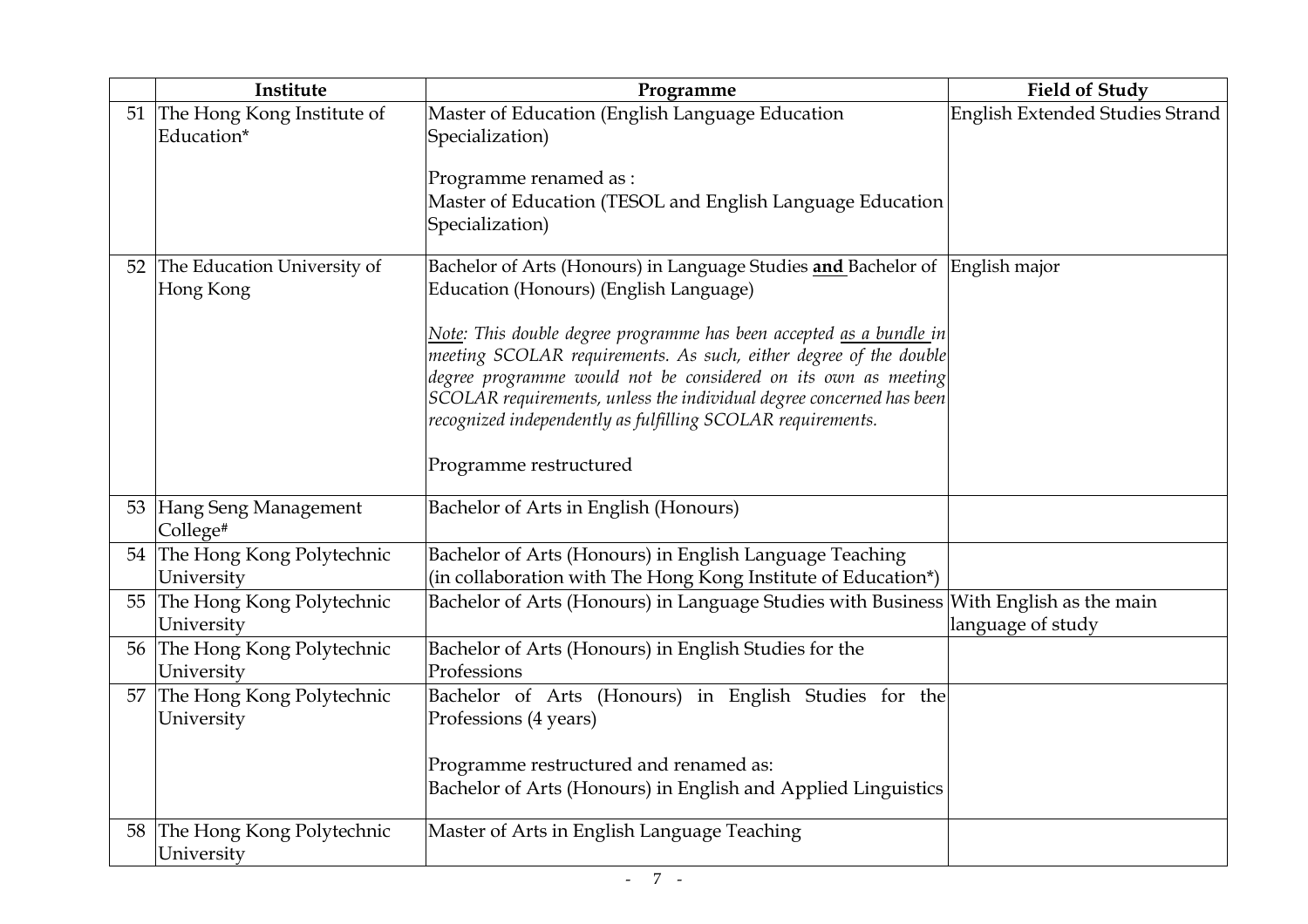|    | Institute                      | Programme                                                                  | <b>Field of Study</b> |
|----|--------------------------------|----------------------------------------------------------------------------|-----------------------|
| 59 | The Hong Kong Polytechnic      | Master of Arts in English Language Studies                                 |                       |
|    | University                     |                                                                            |                       |
| 60 | The Hong Kong Polytechnic      | Master of Arts in English Studies for the Professions (English             |                       |
|    | University                     | Language Arts)                                                             |                       |
|    | 61 The Hong Kong Polytechnic   | Master of Arts in English Studies for the Professions (English             |                       |
|    | University                     | Language Teaching)                                                         |                       |
|    | 62 The Hong Kong Polytechnic   | Master of Arts in English Studies for the Professions (English             |                       |
|    | University                     | Language Studies)                                                          |                       |
|    | 63 Hong Kong Shue Yan          | Bachelor of Arts (Honours) in English (Four-year Full-time)                |                       |
|    | University                     |                                                                            |                       |
|    | 64 The Open University of Hong | Bachelor of Arts in Chinese and English (Major in English)                 |                       |
|    | Kong $^{\triangle}$            | 中英語文文學士(英文主修)                                                              |                       |
|    | 65 The Open University of Hong | Bachelor of Arts (Honours) in Chinese and English (Major in                |                       |
|    | Kong $^{\triangle}$            | English)                                                                   |                       |
|    |                                | 中英語文榮譽文學士(英文主修)                                                            |                       |
|    | 66 The Open University of Hong | Bachelor of Arts (Honours) in English Language and Culture                 |                       |
|    | Kong $^{\circ}$                |                                                                            |                       |
|    |                                | Programme restructured                                                     |                       |
| 67 | The Open University of Hong    | Bachelor of Education with Honours in Primary Education                    | <b>English Strand</b> |
|    | Kong $^{\triangle}$            | (English Strand)                                                           |                       |
|    |                                | 教育榮譽學士 (小學教育:英文專科)                                                         |                       |
| 68 | The Open University of Hong    | Bachelor of Education with Honours in Secondary Education                  | English Strand        |
|    | Kong $^{\triangle}$            | (English Strand)                                                           |                       |
|    |                                | 教育榮譽學士 (中學教育:英文專科)                                                         |                       |
|    | 69 The Open University of Hong | Bachelor of Education with Honours (English Strand) and                    |                       |
|    | Kong $^{\triangle}$            | Bachelor of Language Studies (English) with Honours                        |                       |
|    |                                | Note: This double degree programme has been accepted <u>as a bundle</u> in |                       |
|    |                                | meeting SCOLAR requirements. As such, either degree of the double          |                       |
|    |                                | degree programme would not be considered on its own as meeting             |                       |
|    |                                | SCOLAR requirements, unless the individual degree concerned has            |                       |
|    |                                | been recognized independently as fulfilling SCOLAR requirements.           |                       |
|    |                                |                                                                            |                       |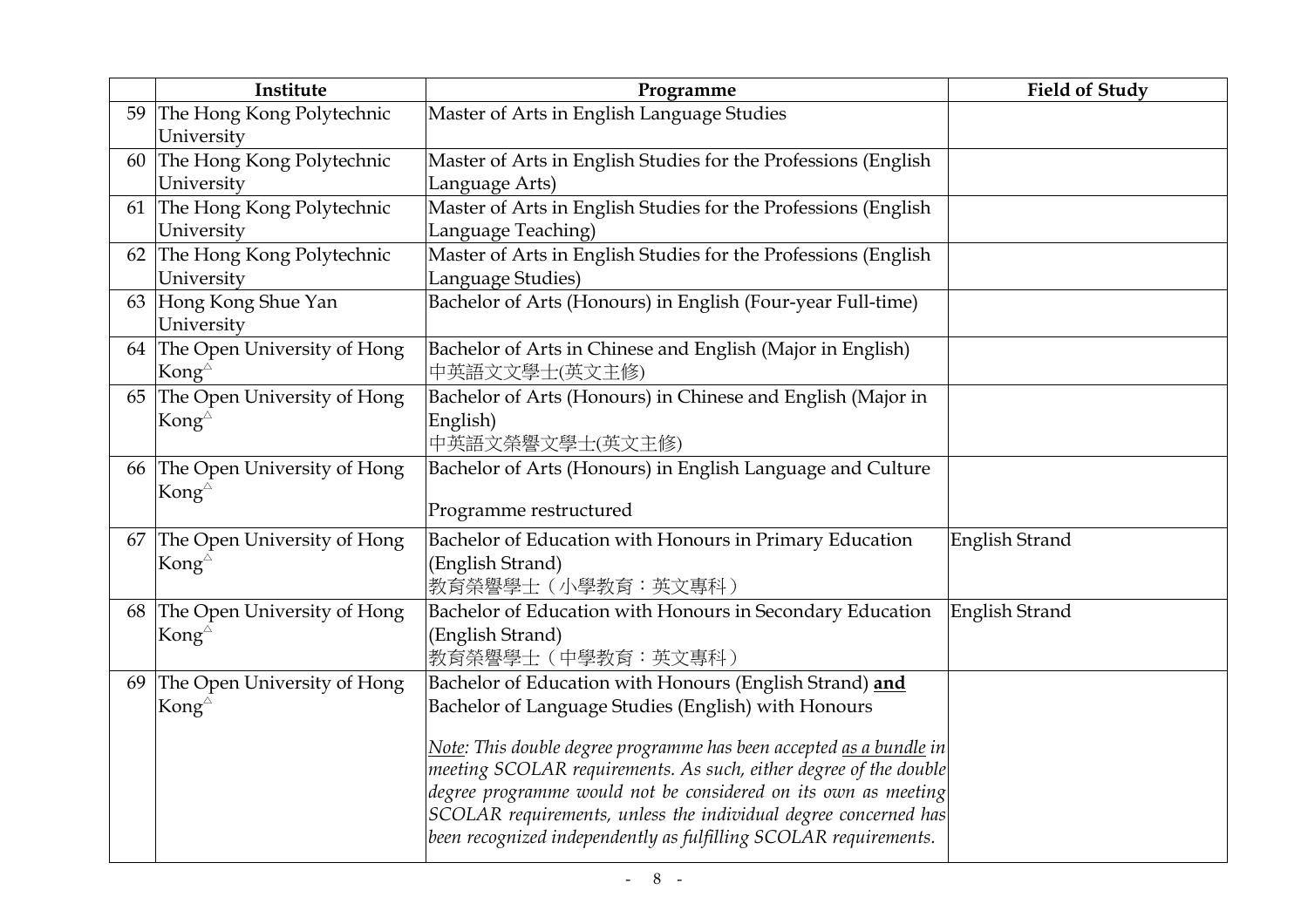|    | Institute                                                | Programme                                                                                                                         | <b>Field of Study</b> |
|----|----------------------------------------------------------|-----------------------------------------------------------------------------------------------------------------------------------|-----------------------|
| 70 | The Open University of Hong                              | Bachelor of Education with Honours in English Language                                                                            |                       |
|    | Kong $^{\triangle}$                                      | Teaching and Bachelor of English Language Studies with                                                                            |                       |
|    |                                                          | Honours                                                                                                                           |                       |
|    |                                                          | Note: This double degree programme has been accepted <u>as a bundle</u> in                                                        |                       |
|    |                                                          | meeting SCOLAR requirements. As such, either degree of the double                                                                 |                       |
|    |                                                          | degree programme would not be considered on its own as meeting<br>SCOLAR requirements, unless the individual degree concerned has |                       |
|    |                                                          | been recognized independently as fulfilling SCOLAR requirements.                                                                  |                       |
|    |                                                          |                                                                                                                                   |                       |
|    | 71 The Open University of Hong                           | Bachelor of Education with Honours in English Language                                                                            |                       |
|    | Kong $^{\triangle}$                                      | Teaching <b>and</b> Bachelor of English Language Studies with                                                                     |                       |
|    |                                                          | Honours (5 years)                                                                                                                 |                       |
|    |                                                          | Note: This double degree programme has been accepted <u>as a bundle</u> in                                                        |                       |
|    |                                                          | meeting SCOLAR requirements. As such, either degree of the double                                                                 |                       |
|    |                                                          | degree programme would not be considered on its own as meeting                                                                    |                       |
|    |                                                          | SCOLAR requirements, unless the individual degree concerned has                                                                   |                       |
|    |                                                          | been recognized independently as fulfilling SCOLAR requirements.                                                                  |                       |
|    | 72 The Open University of Hong                           | Bachelor of English Language Studies with Honours                                                                                 |                       |
|    | Kong $^{\triangle}$                                      |                                                                                                                                   |                       |
|    | 73 The Open University of Hong                           | Bachelor of English Language Studies with Honours                                                                                 |                       |
|    | Kong $^{\triangle}$                                      | $(4 \text{ years})$                                                                                                               |                       |
|    | 74 The Open University of Hong<br>Kong $^{\vartriangle}$ | Bachelor of Language Studies (English)                                                                                            |                       |
|    | 75 The Open University of Hong                           | Bachelor of Language Studies (English) with Honours                                                                               |                       |
|    | Kong $^{\triangle}$                                      |                                                                                                                                   |                       |
|    | 76 The Open University of Hong                           | Bachelor of Arts with Honours in English and Comparative                                                                          |                       |
|    | Kong $^{\triangle}$                                      | Literature                                                                                                                        |                       |
| 77 | The Open University of Hong                              | Master of Arts in Applied English Linguistics                                                                                     |                       |
|    | Kong $^{\triangle}$                                      |                                                                                                                                   |                       |
|    |                                                          |                                                                                                                                   |                       |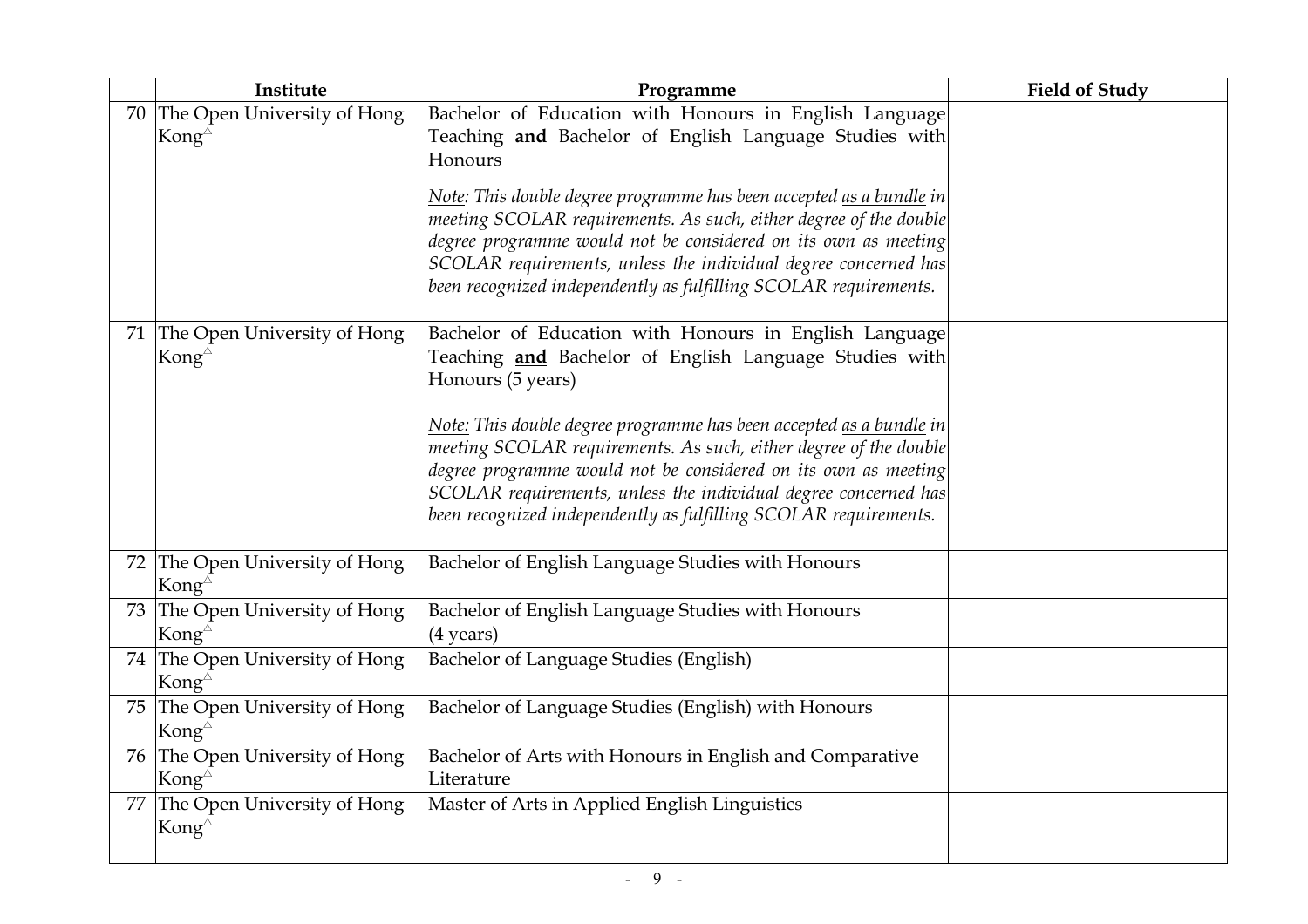|    | Institute                                             | Programme                                                                                                                                                                                                                                                                                                                                                                                                                                                               | <b>Field of Study</b>                                                         |
|----|-------------------------------------------------------|-------------------------------------------------------------------------------------------------------------------------------------------------------------------------------------------------------------------------------------------------------------------------------------------------------------------------------------------------------------------------------------------------------------------------------------------------------------------------|-------------------------------------------------------------------------------|
|    | 78 The Open University of Hong<br>Kong $^{\triangle}$ | Master of Education in English Language Education<br>教育碩士 (英國語文教育)                                                                                                                                                                                                                                                                                                                                                                                                      | English language education<br>strand                                          |
| 79 | The University of Hong Kong                           | <b>Bachelor of Arts</b>                                                                                                                                                                                                                                                                                                                                                                                                                                                 | Major: English Studies                                                        |
| 80 | The University of Hong Kong                           | Bachelor of Arts (4 years)                                                                                                                                                                                                                                                                                                                                                                                                                                              | Major: English Studies                                                        |
| 81 | The University of Hong Kong                           | <b>Bachelor of Arts</b>                                                                                                                                                                                                                                                                                                                                                                                                                                                 | Major: Linguistics, with English<br>as the main language of study             |
| 82 | The University of Hong Kong                           | Bachelor of Arts (4 years)                                                                                                                                                                                                                                                                                                                                                                                                                                              | Major: Linguistics, with English<br>as the main language of study             |
|    | 83 The University of Hong Kong                        | <b>Bachelor of Arts</b>                                                                                                                                                                                                                                                                                                                                                                                                                                                 | Major: Language and<br>Communication, with English<br>major as a co-requisite |
|    | 84 The University of Hong Kong                        | Bachelor of Arts <b>and</b> Bachelor of Education in Language<br>Education (English)<br>Note: This double degree programme has been accepted as a bundle in<br>meeting SCOLAR requirements. As such, either degree of the double<br>degree programme would not be considered on its own as meeting<br>SCOLAR requirements, unless the individual degree concerned has<br>been recognized independently as fulfilling SCOLAR requirements.<br>Programme restructured     |                                                                               |
|    | 85 The University of Hong Kong                        | Bachelor of Arts and Bachelor of Education in Language Major in English Language and<br>Education (5 years)<br>Note: This double degree programme has been accepted <u>as a bundle</u> in<br>meeting SCOLAR requirements. As such, either degree of the double<br>degree programme would not be considered on its own as meeting<br>SCOLAR requirements, unless the individual degree concerned has<br>been recognized independently as fulfilling SCOLAR requirements. | Linguistics                                                                   |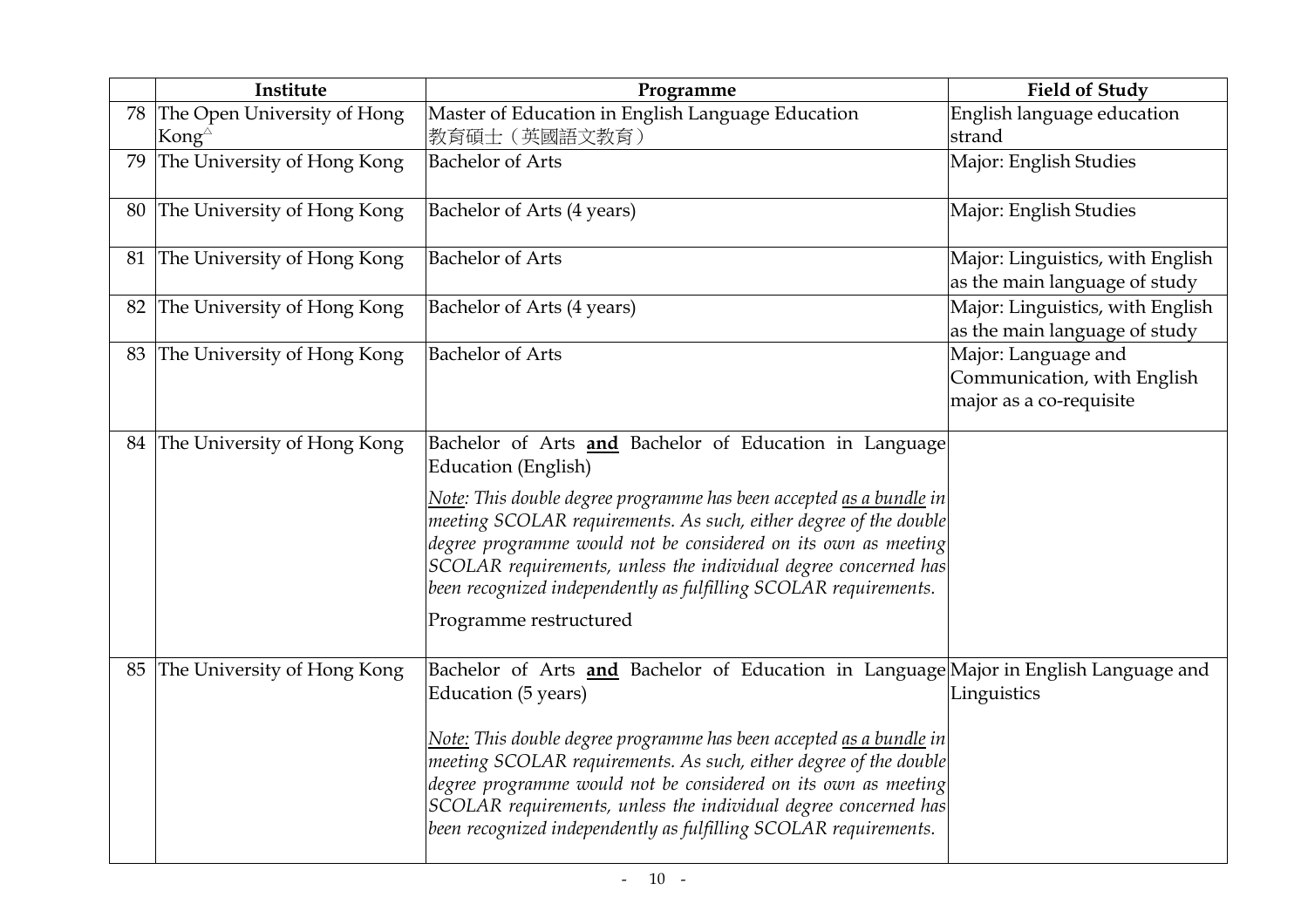|    | Institute                                                                         | Programme                                                                                                                                                                                                                                                                                                                                                                                                                                                                                                                                         | <b>Field of Study</b>                                                |
|----|-----------------------------------------------------------------------------------|---------------------------------------------------------------------------------------------------------------------------------------------------------------------------------------------------------------------------------------------------------------------------------------------------------------------------------------------------------------------------------------------------------------------------------------------------------------------------------------------------------------------------------------------------|----------------------------------------------------------------------|
|    | 86 The University of Hong Kong                                                    | Bachelor of Education (Primary/Secondary Education)                                                                                                                                                                                                                                                                                                                                                                                                                                                                                               | English                                                              |
| 87 | The University of Hong Kong                                                       | Bachelor of Education (Language Education)                                                                                                                                                                                                                                                                                                                                                                                                                                                                                                        | English Language                                                     |
|    | 88 The University of Hong Kong                                                    | Bachelor of Education in Language Education (Primary<br>English)                                                                                                                                                                                                                                                                                                                                                                                                                                                                                  | First Major: Major in English<br>Second Major: Major in<br>Education |
|    | 89 The University of Hong Kong                                                    | Master of Arts in English Studies                                                                                                                                                                                                                                                                                                                                                                                                                                                                                                                 |                                                                      |
|    | 90 The University of Hong Kong                                                    | Master of Arts in Linguistics                                                                                                                                                                                                                                                                                                                                                                                                                                                                                                                     | With English as the main<br>language of study                        |
|    | 91 The University of Hong Kong                                                    | Master of Arts in Applied Linguistics                                                                                                                                                                                                                                                                                                                                                                                                                                                                                                             | With English as the main<br>language of study                        |
| 92 | The University of Hong Kong                                                       | <b>Master of Education</b>                                                                                                                                                                                                                                                                                                                                                                                                                                                                                                                        | English Language Studies                                             |
|    | 93 The University of Hong Kong                                                    | Master of Education (English Language Education) plus<br>Postgraduate Certificate in Advanced Educational Studies<br>(English Language Studies)<br>Note: This double qualification programme has been accepted <u>as a</u><br>bundle in meeting SCOLAR requirements. As such, either<br>qualification of the double qualification programme would not be<br>considered on its own as meeting SCOLAR requirements, unless the<br>individual degree/qualification concerned has been recognized<br>independently as fulfilling SCOLAR requirements. |                                                                      |
|    | 94 The University of Hong Kong                                                    | Master of Arts in Teaching English to Speakers of Other<br>Languages                                                                                                                                                                                                                                                                                                                                                                                                                                                                              |                                                                      |
|    | 95 The Hong Kong Institute of<br>Education <sup>*</sup> and Lingnan<br>University | Bachelor of Arts (Honours) in Contemporary English and<br>Education (Four-year Full-time)                                                                                                                                                                                                                                                                                                                                                                                                                                                         |                                                                      |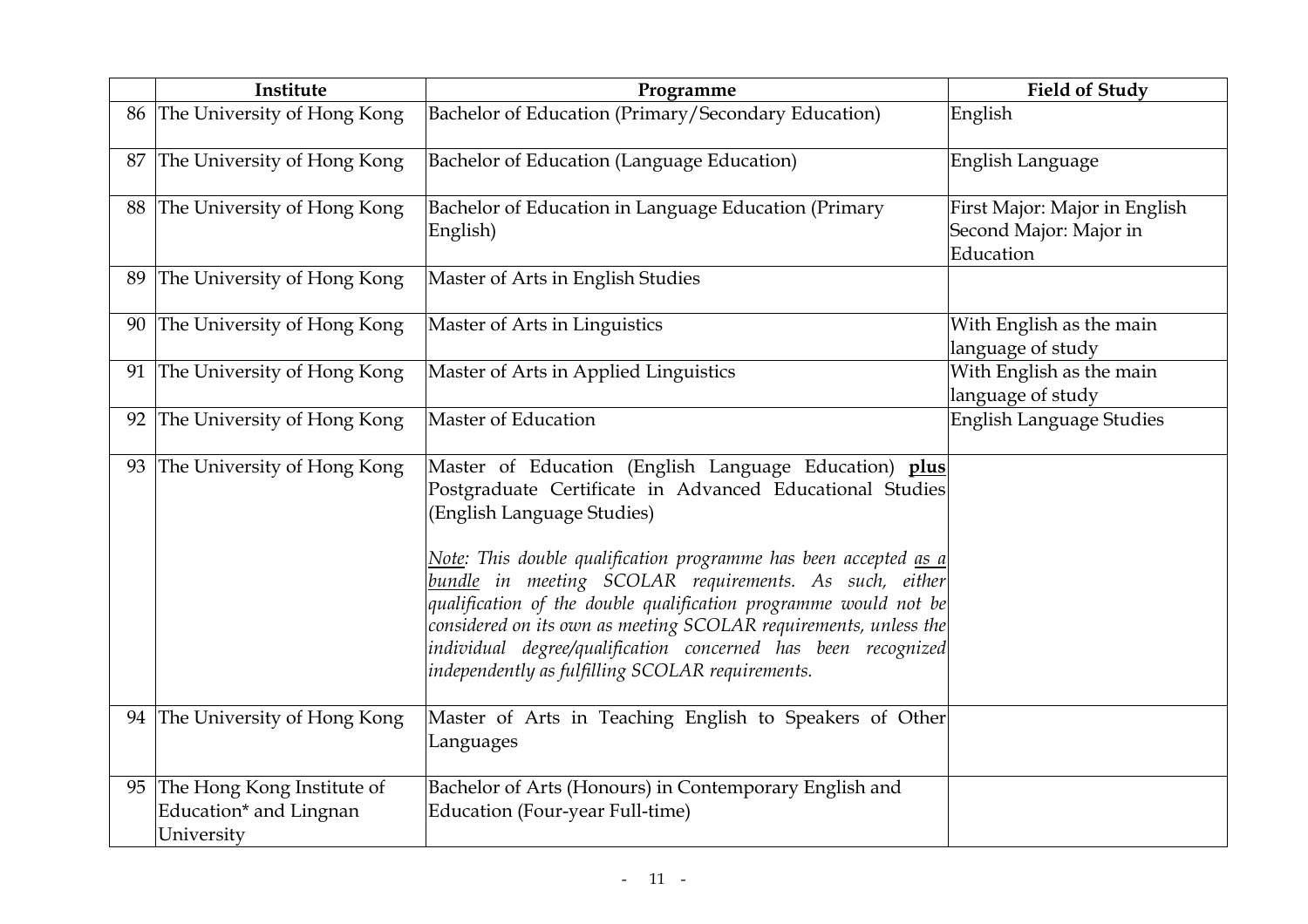| Institute                    | Programme                                                           | <b>Field of Study</b> |
|------------------------------|---------------------------------------------------------------------|-----------------------|
| 96 The Chinese University of | Bachelor of Arts (Honours) English Studies and Education            |                       |
| Hong Kong and The Hong       | $ $ (Four-year Full-time)                                           |                       |
| Kong Institute of Education* |                                                                     |                       |
|                              | Programme re-titled as :                                            |                       |
|                              | Bachelor of Arts (English Studies) and Bachelor of Education        |                       |
|                              | (Honours) (English Language Education)                              |                       |
|                              |                                                                     |                       |
|                              | Note: This double degree programme has been accepted as a bundle in |                       |
|                              | meeting SCOLAR requirements. As such, either degree of the double   |                       |
|                              | degree programme would not be considered on its own as meeting      |                       |
|                              | SCOLAR requirements, unless the individual degree concerned has     |                       |
|                              | been recognized independently as fulfilling SCOLAR requirements.    |                       |
|                              |                                                                     |                       |

# (B) Chinese Language

|    | Institute                       | Programme                                                  | <b>Field of Study</b>     |
|----|---------------------------------|------------------------------------------------------------|---------------------------|
|    | 1. Chu Hai College Of Higher    | Bachelor of Arts (Honours) in Chinese Literature           |                           |
|    | Education                       |                                                            |                           |
|    | 2. Chu Hai College Of Higher    | Bachelor of Arts (Honours) in Creation in Chinese Literary |                           |
|    | Education                       | Arts                                                       |                           |
|    | 3. City University of Hong Kong | Bachelor of Arts with Honours in Chinese                   |                           |
|    | 4. City University of Hong Kong | Bachelor of Arts with Honours in Chinese (4 years)         |                           |
| 5. | City University of Hong Kong    | Bachelor of Arts in Chinese and History                    | Chinese Stream            |
| 6. | City University of Hong Kong    | Bachelor of Arts with Honours in Primary Education         | Chinese major             |
|    | 7. City University of Hong Kong | Bachelor of Arts with Honours in Language Studies          | Specialization of Chinese |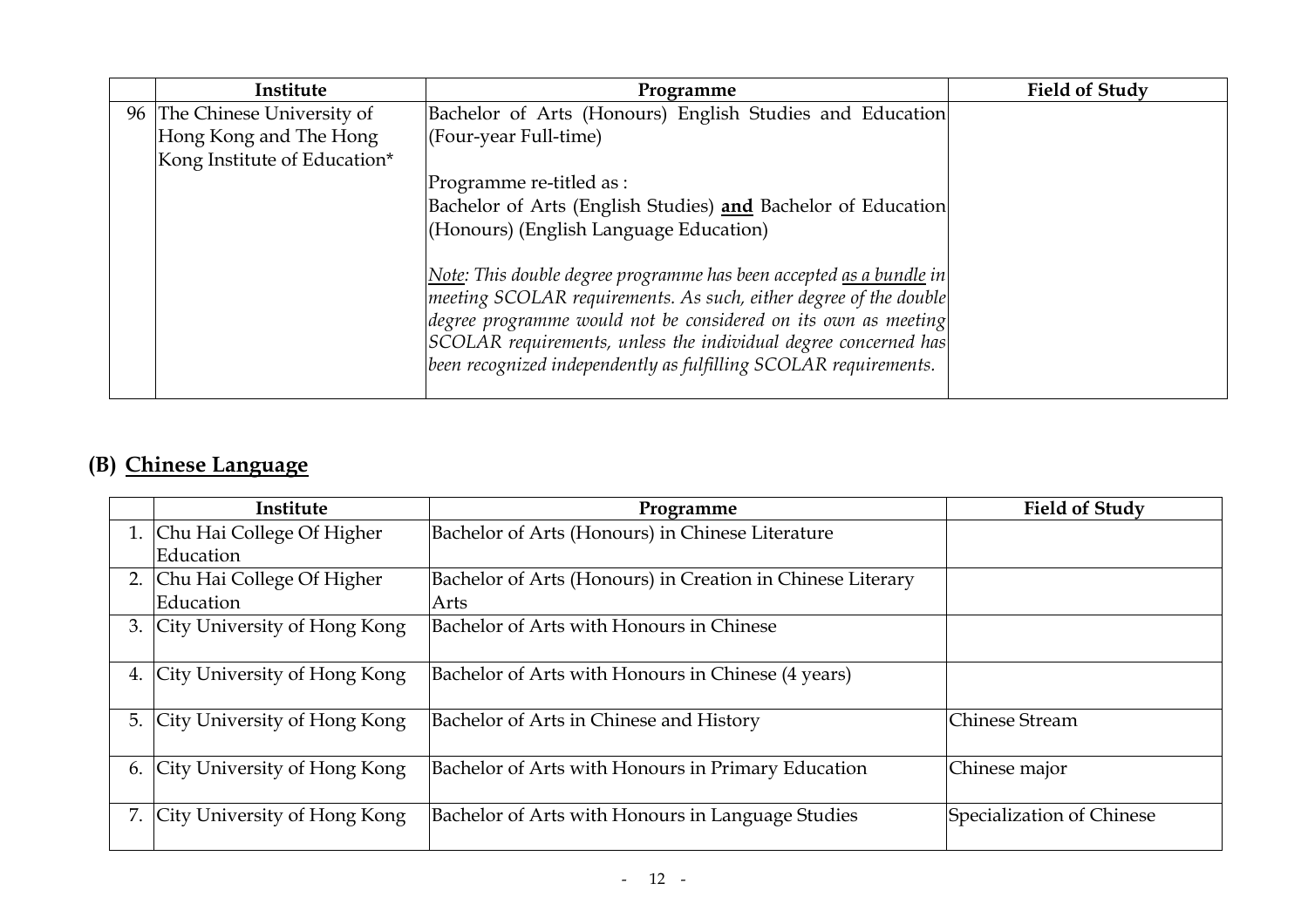|    | Institute                            | Programme                                                                                                     | <b>Field of Study</b>        |
|----|--------------------------------------|---------------------------------------------------------------------------------------------------------------|------------------------------|
| 8. | City University of Hong Kong         | Bachelor of Arts with Honours in Language Studies (4 years)                                                   | Specialization of Chinese    |
|    | 9. City University of Hong Kong      | Master of Arts in Language Studies                                                                            | Specialization in Chinese    |
|    | 10. City University of Hong Kong     | Master of Arts in Chinese (Chinese Language and Literature)                                                   |                              |
|    | 11. Lingnan University               | <b>Bachelor of Arts (Honours) Chinese</b>                                                                     |                              |
|    | 12. Lingnan University               | Bachelor of Arts (Honours) Chinese (4 years)                                                                  |                              |
|    | 13. Lingnan University               | Master of Arts in Chinese (中文文學碩士)                                                                            |                              |
|    | 14. Hang Seng Management<br>College# | Bachelor of Arts (Honours) in Chinese                                                                         |                              |
|    | 15. Hong Kong Baptist University     | Bachelor of Arts (Honours) in Chinese Language and<br>Literature                                              |                              |
|    | 16. Hong Kong Baptist University     | Bachelor of Arts (Honours) in Chinese Language and<br>Literature (4 years)                                    |                              |
|    | 17. Hong Kong Baptist University     | <b>Bachelor of Arts in Humanities</b>                                                                         | <b>Chinese Concentration</b> |
|    | 18. Hong Kong Baptist University     | Bachelor of Education (Honours)                                                                               | Chinese Language Studies     |
|    | 19. Hong Kong Baptist University     | <b>Bachelor of Education</b>                                                                                  | Chinese Language Studies     |
|    | 20. Hong Kong Baptist University     | Master of Arts in Chinese Literature, Language and Culture                                                    |                              |
|    | Kong                                 | 21. The Chinese University of Hong Bachelor of Arts in Chinese Language and Literature                        |                              |
|    | Kong                                 | 22. The Chinese University of Hong Bachelor of Arts in Chinese Language and Literature<br>$(4 \text{ years})$ |                              |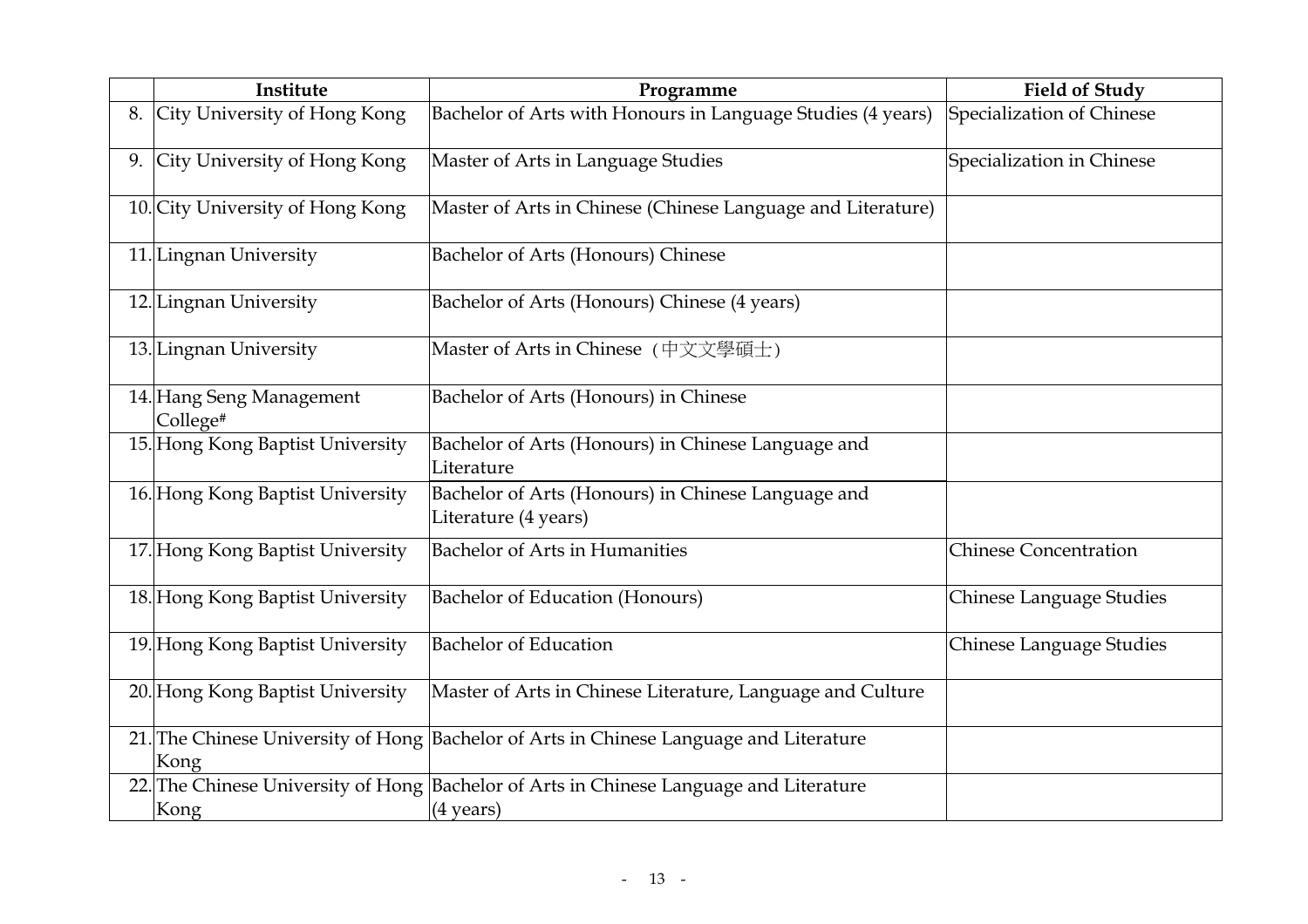| Institute | Programme                                                                                                                                                                                                                                                                                                                                                                                                                                                                                                                                                                                                                | <b>Field of Study</b>      |
|-----------|--------------------------------------------------------------------------------------------------------------------------------------------------------------------------------------------------------------------------------------------------------------------------------------------------------------------------------------------------------------------------------------------------------------------------------------------------------------------------------------------------------------------------------------------------------------------------------------------------------------------------|----------------------------|
|           | 23. The Chinese University of Hong Bachelor of Education in Language Education                                                                                                                                                                                                                                                                                                                                                                                                                                                                                                                                           | Chinese Language Education |
| Kong      | Programme restructured and renamed as:<br>Bachelor of Arts (Chinese Language and Literature) and<br>Bachelor of Education (Chinese Language Education)<br>Note: This double degree programme has been accepted <u>as a bundle</u> in<br>meeting SCOLAR requirements. As such, either degree of the double<br>degree programme would not be considered on its own as meeting<br>SCOLAR requirements, unless the individual degree concerned has                                                                                                                                                                           |                            |
|           | been recognized independently as fulfilling SCOLAR requirements.<br>Programme renamed as:<br>Bachelor of Arts and Bachelor of Education (Chinese Language<br>Education)<br>Programme renamed as:<br>Bachelor of Arts (Chinese Language Studies) and Bachelor of<br><b>Education (Chinese Language Education)</b>                                                                                                                                                                                                                                                                                                         |                            |
| Kong      | 24. The Chinese University of Hong Bachelor of Arts and Bachelor of Education (Chinese<br>Language Education) (5 years)<br>Note: This double degree programme has been accepted as a bundle<br>in meeting SCOLAR requirements. As such, either degree of the<br>double degree programme would not be considered on its own as<br>meeting SCOLAR requirements, unless the individual degree<br>concerned has been recognized independently as fulfilling SCOLAR<br>requirements.<br>Programme renamed as:<br>Bachelor of Arts (Chinese Language Studies) and Bachelor of<br><b>Education (Chinese Language Education)</b> | Chinese Language Education |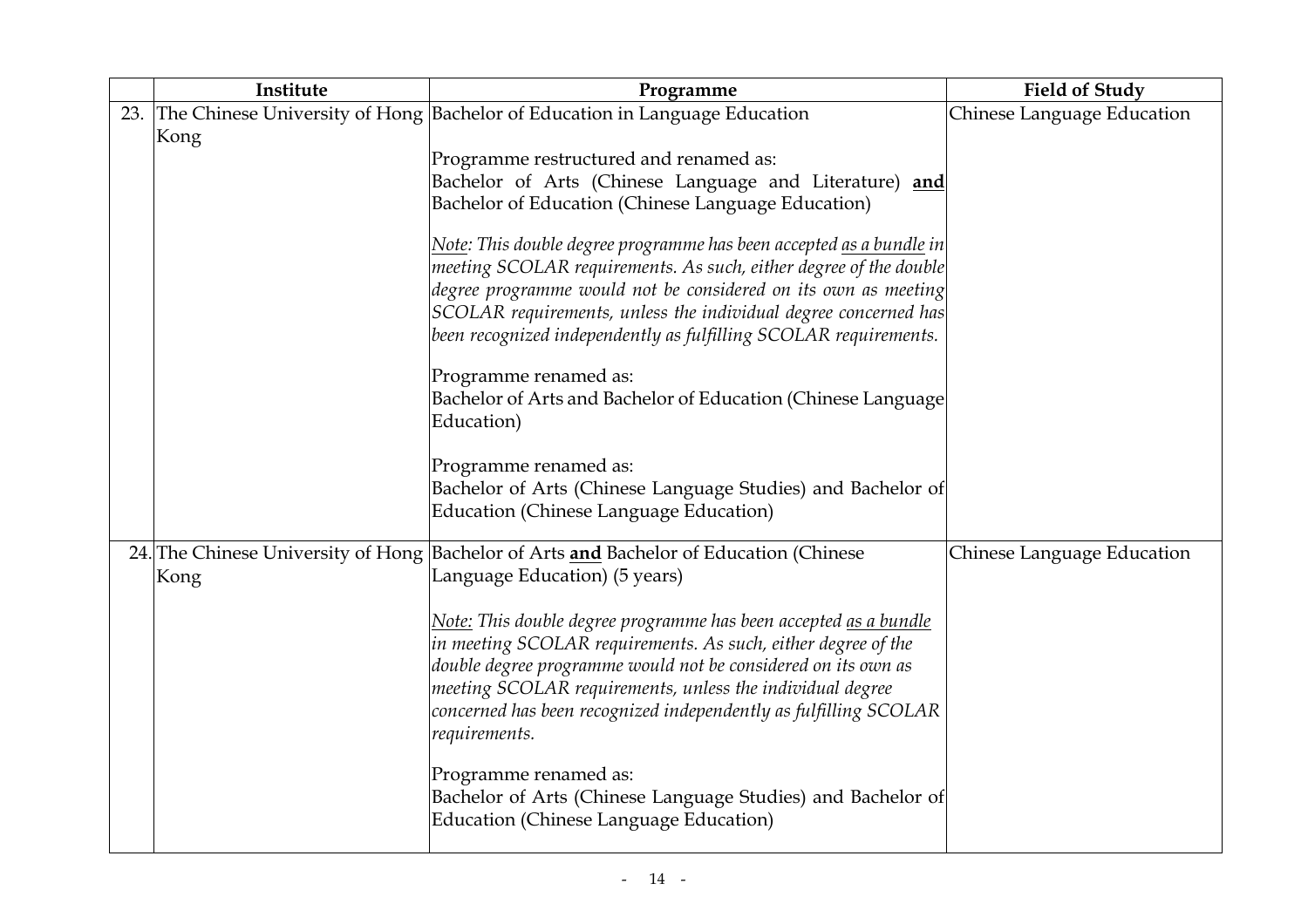| Institute                                    | Programme                                                                                           | <b>Field of Study</b>     |
|----------------------------------------------|-----------------------------------------------------------------------------------------------------|---------------------------|
| Kong                                         | 25. The Chinese University of Hong Master of Arts in Chinese Language and Literature                |                           |
| Kong                                         | 26. The Chinese University of Hong Master of Arts in Chinese Language Education                     |                           |
| 27. The Hong Kong Institute of<br>Education* | Bachelor of Arts (Honours) in Language Studies                                                      | Chinese major             |
| 28. The Hong Kong Institute of<br>Education* | Bachelor of Arts (Honours) in Language Studies<br>$(4 \text{ years})$<br>Programme restructured     | Chinese major             |
| 29. The Hong Kong Institute of<br>Education* | Bachelor of Education (Honours) (Languages)                                                         | Chinese major             |
| 30. The Hong Kong Institute of<br>Education* | Bachelor of Education (Honours) (Language Teaching)                                                 | Chinese major             |
| 31. The Hong Kong Institute of<br>Education* | Bachelor of Education (Honours) (Primary)                                                           | Chinese major             |
| 32. The Hong Kong Institute of<br>Education* | Bachelor of Education (Honours) (Primary)                                                           | Concentration in Chinese  |
| 33. The Hong Kong Institute of<br>Education* | Bachelor of Education (Honours) (Secondary)                                                         | Concentration in Chinese  |
| 34. The Hong Kong Institute of<br>Education* | Bachelor of Education (Honours) (Secondary)                                                         | Chinese (Putonghua) major |
| 35. The Hong Kong Institute of<br>Education* | Bachelor of Education (Honours) (Chinese Language -<br>Secondary)                                   |                           |
| 36. The Hong Kong Institute of<br>Education* | Bachelor of Education (Honours) (Chinese Language)<br>$(5 \text{ years})$<br>Programme restructured |                           |
| 37. The Hong Kong Institute of<br>Education* | Master of Arts in Chinese Studies (Language Education)<br>Programme revised                         |                           |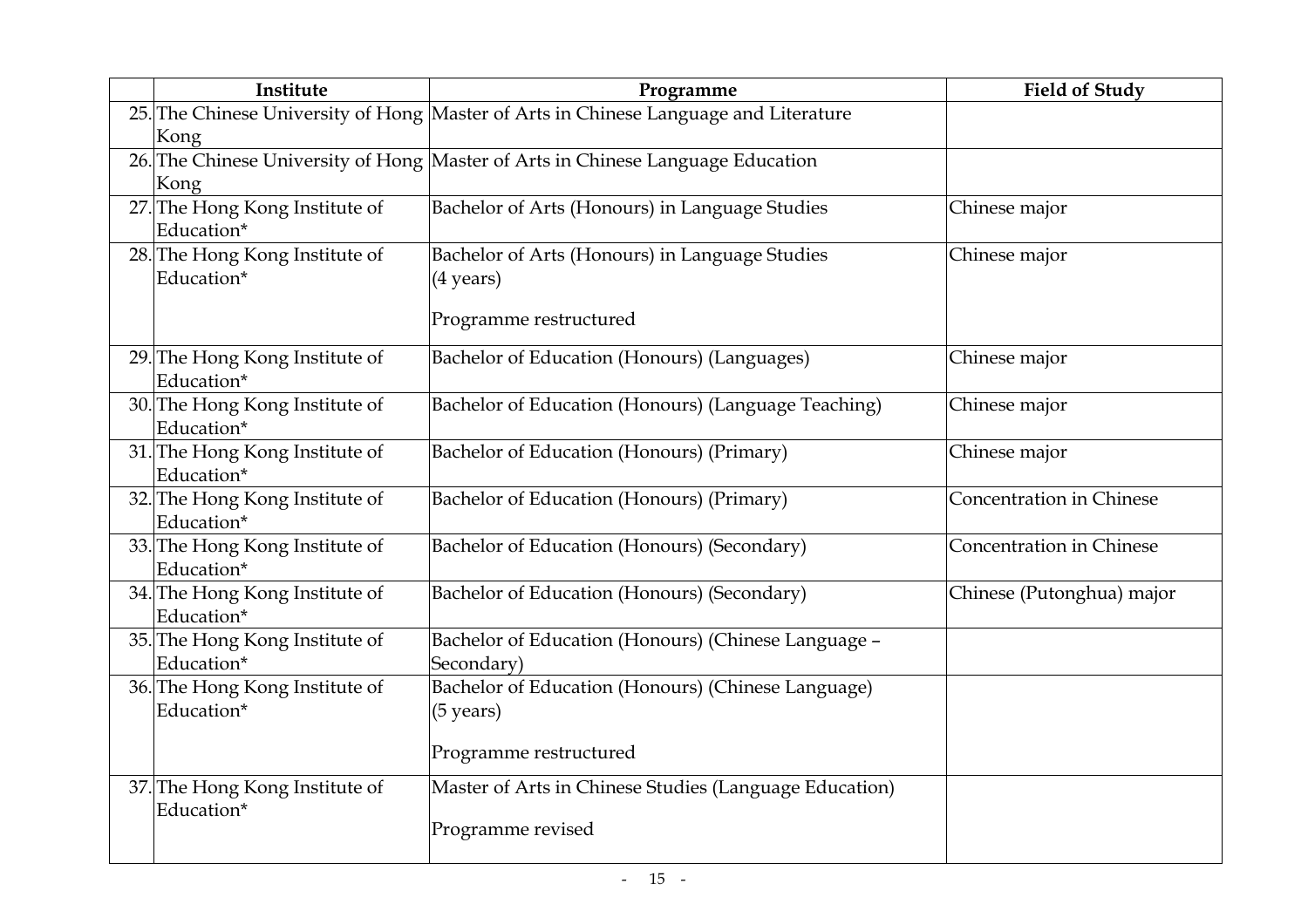| Institute                                                 | Programme                                                                              | <b>Field of Study</b>   |
|-----------------------------------------------------------|----------------------------------------------------------------------------------------|-------------------------|
| 38. The Education University of                           | Bachelor of Arts (Honours) in Teaching Chinese as a Second                             | Chinese Language Strand |
| Hong Kong                                                 | Language                                                                               |                         |
|                                                           | Programme restructured                                                                 |                         |
| 39. The Hong Kong Polytechnic<br>University               | Master of Arts in Chinese Linguistics                                                  |                         |
| 40. The Hong Kong Polytechnic<br>University               | Master of Arts in Chinese Language and Literature                                      |                         |
| 41. Hong Kong Shue Yan<br>University                      | Bachelor of Arts (Honours) in Chinese Language and<br>Literature (Four-year Full-time) |                         |
| 42. The Open University of Hong<br>Kong $^{\triangle}$    | Bachelor of Arts in Chinese Language and Literature                                    |                         |
|                                                           | Programme restructured                                                                 |                         |
| 43. The Open University of Hong<br>Kong $^{\vartriangle}$ | Bachelor of Arts with Honours in Chinese (3 years)                                     |                         |
| 44. The Open University of Hong<br>Kong $^{\triangle}$    | Bachelor of Arts with Honours in Chinese (4 years)                                     |                         |
|                                                           | Programme revised                                                                      |                         |
| 45. The Open University of Hong<br>Kong $^{\triangle}$    | Bachelor of Arts with Honours in Chinese Language and<br>Literature                    |                         |
|                                                           |                                                                                        |                         |
|                                                           | Programme restructured                                                                 |                         |
| 46. The Open University of Hong<br>Kong $^{\vartriangle}$ | Bachelor of Arts (Honours) in Chinese and English<br>(Specialization in Chinese)       |                         |
| 47. The Open University of Hong<br>Kong $^{\vartriangle}$ | Bachelor of Arts in Chinese and English (Specialization in<br>Chinese)                 |                         |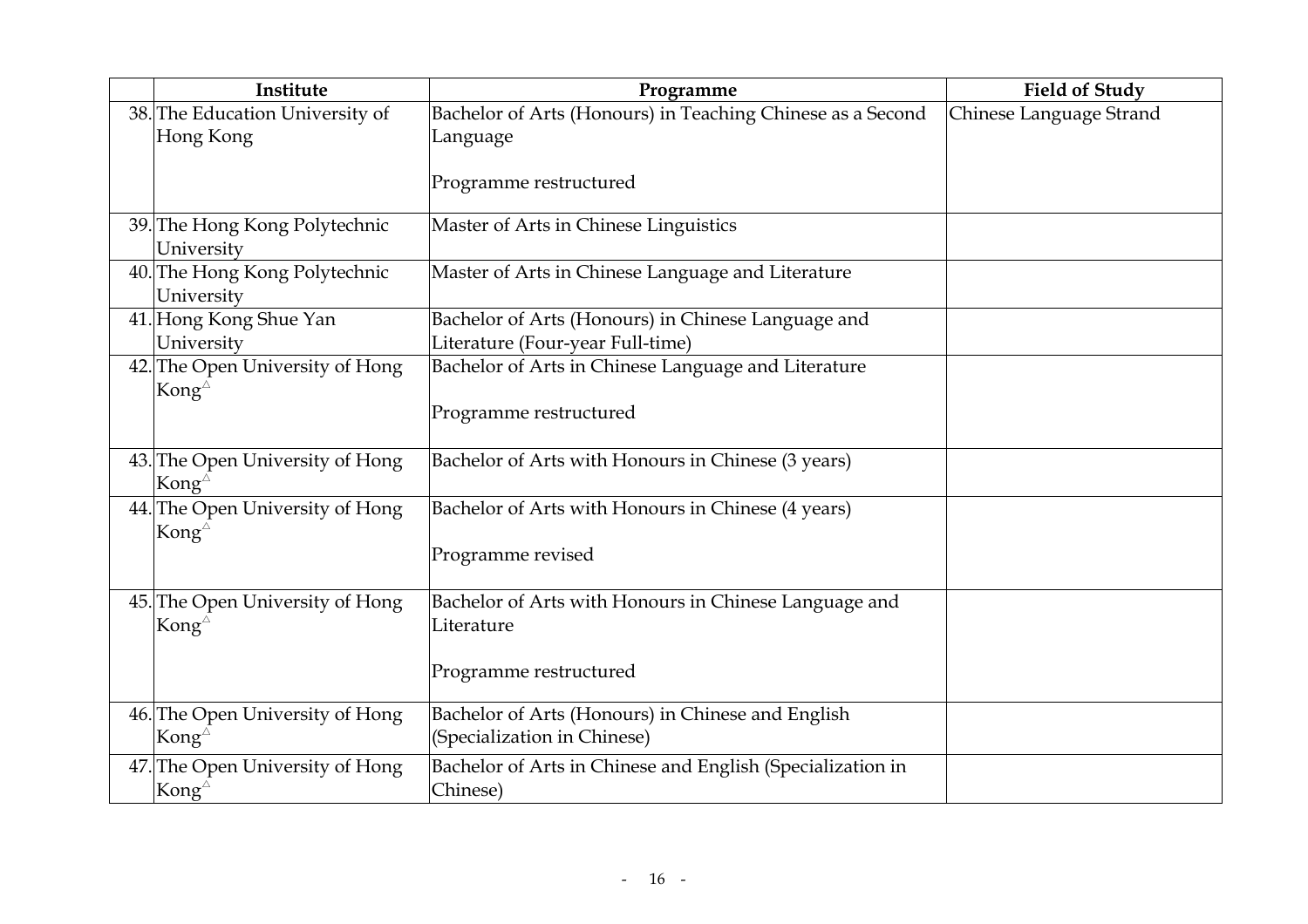| Institute                                                 | Programme                                                                                                                                                                                    | <b>Field of Study</b>                     |
|-----------------------------------------------------------|----------------------------------------------------------------------------------------------------------------------------------------------------------------------------------------------|-------------------------------------------|
| 48. The Open University of Hong<br>Kong $^{\triangle}$    | Bachelor of Education with Honours in Primary Education<br>(Chinese Strand)<br>教育榮譽學士(小學教育:中文專科)                                                                                             | Chinese Strand                            |
| 49. The Open University of Hong<br>Kong $^{\vartriangle}$ | Bachelor of Education with Honours in Secondary Education Chinese Strand<br>(Chinese Strand)<br>教育榮譽學士 (中學教育:中文專科)                                                                           |                                           |
| 50. The Open University of Hong<br>Kong $^{\vartriangle}$ | Bachelor of Language Studies with Honours (Applied<br>Chinese Language Studies)                                                                                                              |                                           |
| 51. The Open University of Hong<br>Kong $^{\triangle}$    | Bachelor of Education with Honours (Chinese Language<br>Teaching) and Bachelor of Language Studies with Honours<br>(Applied Chinese Language Studies)<br>教育榮譽學士(中國語文教學)及語言研究榮譽學士(應用中<br>國語言) |                                           |
| 52. The Open University of Hong<br>Kong $^{\vartriangle}$ | Master of Arts in Chinese Literature<br>中國文學文學碩士                                                                                                                                             |                                           |
| 53. The Open University of Hong<br>Kong $^{\vartriangle}$ | Master of Education in Chinese Language Education<br>教育碩士 (中國語文教育)                                                                                                                           |                                           |
| 54. The Open University of Hong<br>Kong $^{\vartriangle}$ | Master of Language Studies (Chinese Linguistics)<br>語言研究碩士 (中國語言學)                                                                                                                           |                                           |
| 55. The University of Hong Kong                           | <b>Bachelor of Arts</b>                                                                                                                                                                      | Major: Chinese Language and<br>Literature |
| 56. The University of Hong Kong                           | Bachelor of Arts (4 years)                                                                                                                                                                   | Major: Chinese Language and<br>Literature |
| 57. The University of Hong Kong                           | <b>Bachelor of Arts</b>                                                                                                                                                                      | Major: Chinese Studies                    |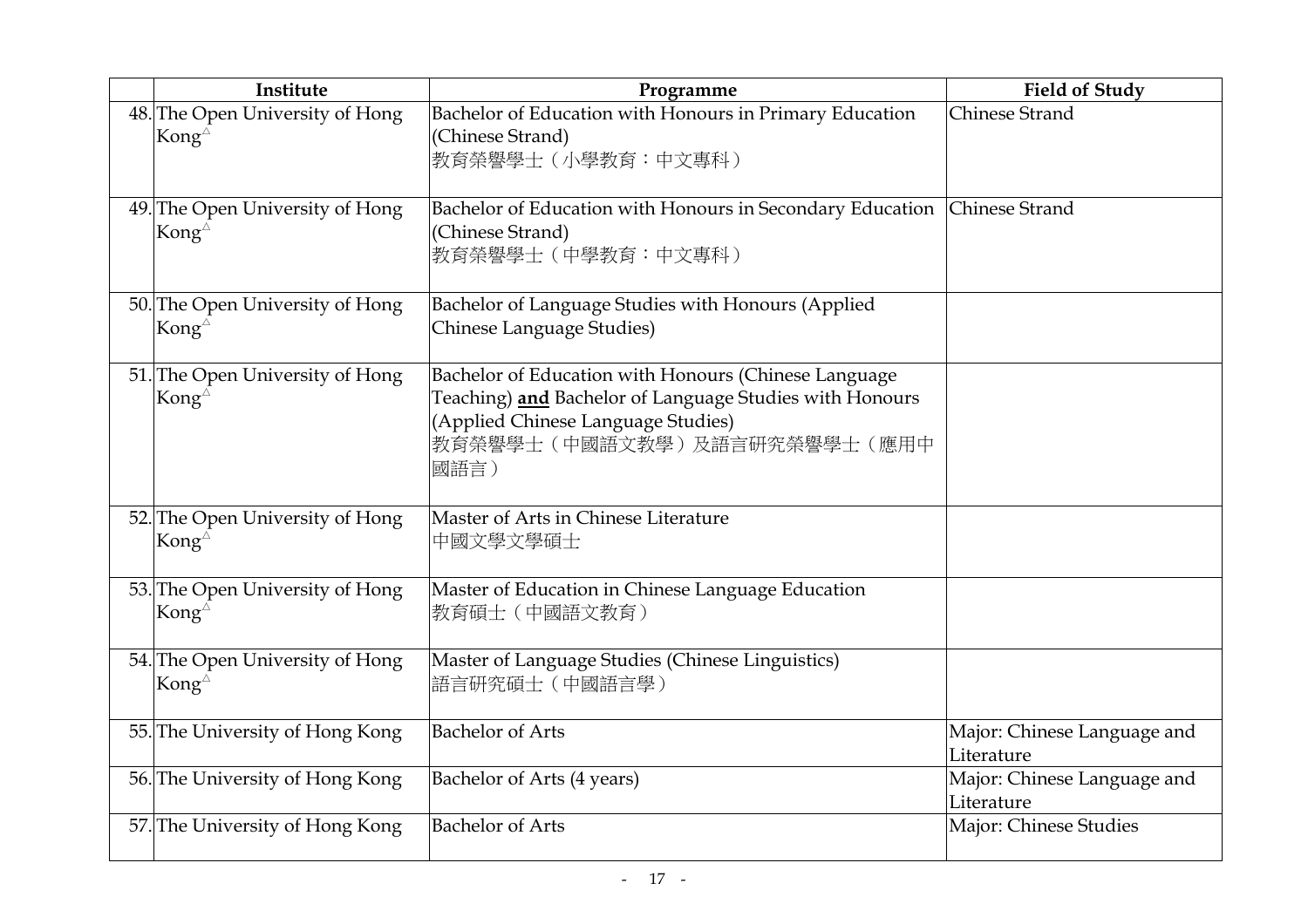| Institute                       | Programme                                                                                                                                                                                                                                                                                                                                                                                                                             | <b>Field of Study</b>                                                                                    |
|---------------------------------|---------------------------------------------------------------------------------------------------------------------------------------------------------------------------------------------------------------------------------------------------------------------------------------------------------------------------------------------------------------------------------------------------------------------------------------|----------------------------------------------------------------------------------------------------------|
| 58. The University of Hong Kong | Bachelor of Arts (4 years)                                                                                                                                                                                                                                                                                                                                                                                                            | Major: Chinese Studies                                                                                   |
| 59. The University of Hong Kong | <b>Bachelor of Arts</b>                                                                                                                                                                                                                                                                                                                                                                                                               | Major: Language and<br>Communication, with Chinese<br>Language and Literature major<br>as a co-requisite |
| 60. The University of Hong Kong | Bachelor of Arts and Bachelor of Education in Language<br>Education (5 years)<br>Note: This double degree programme has been accepted as a bundle<br>in meeting SCOLAR requirements. As such, either degree of the<br>double degree programme would not be considered on its own as<br>meeting SCOLAR requirements, unless the individual degree<br>concerned has been recognized independently as fulfilling SCOLAR<br>requirements. | Major in Chinese Language,<br>Literature and Culture                                                     |
| 61. The University of Hong Kong | Bachelor of Education (Primary/Secondary Education)                                                                                                                                                                                                                                                                                                                                                                                   | Chinese                                                                                                  |
| 62. The University of Hong Kong | Bachelor of Education (Language Education)                                                                                                                                                                                                                                                                                                                                                                                            | Chinese Language and<br>Literature                                                                       |
| 63. The University of Hong Kong | Bachelor of Education in Language Education<br>(Primary and Junior Secondary Chinese)                                                                                                                                                                                                                                                                                                                                                 | First Major:<br>Major in Chinese<br>Second Major:<br>Major in Education                                  |
| 64. The University of Hong Kong | Master of Education                                                                                                                                                                                                                                                                                                                                                                                                                   | Chinese Language and<br>Literature                                                                       |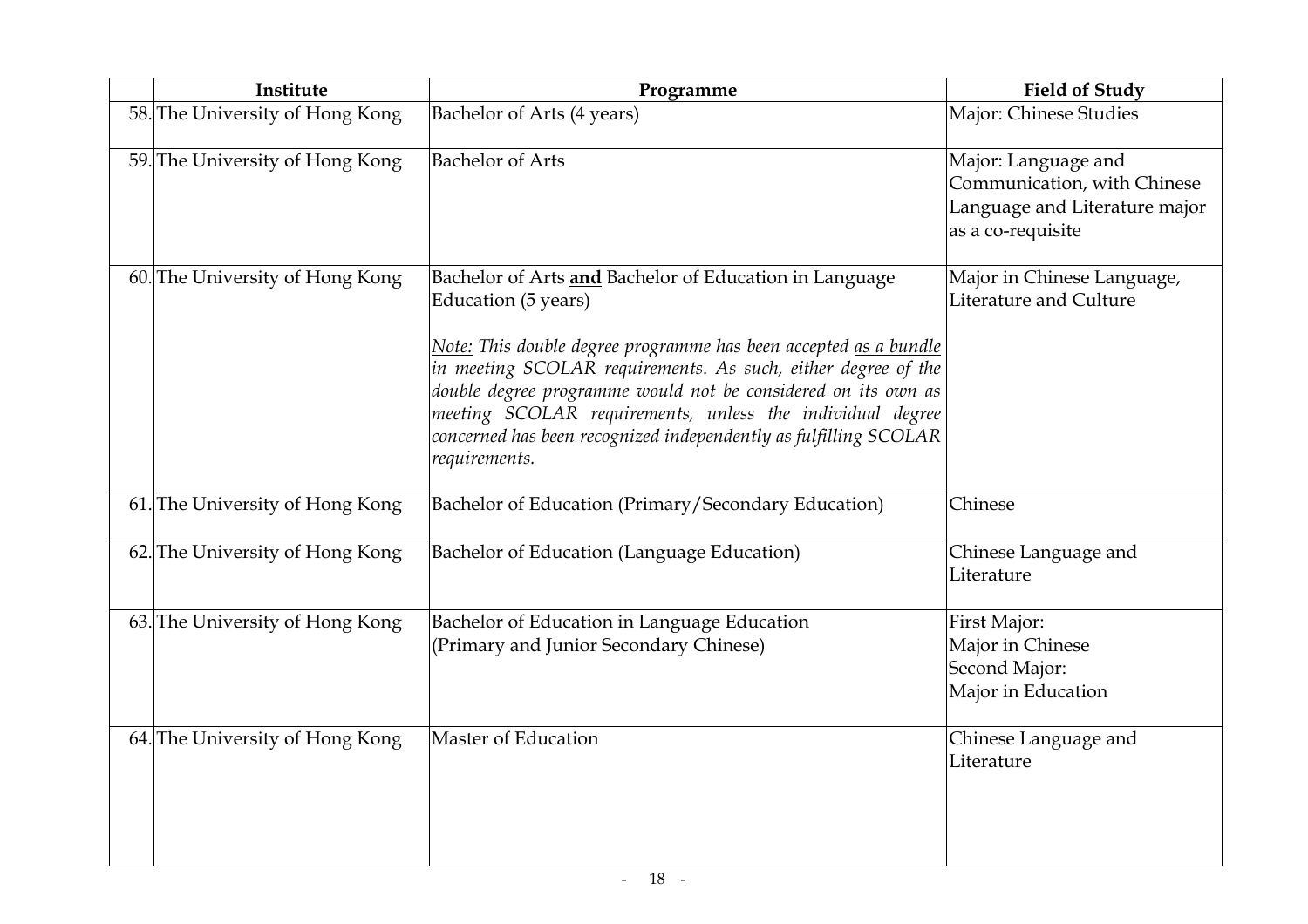| Institute                       | Programme                                                                                                                                                                                                                                                                                                                                                                                                                                                                                                                                                                                                                                                                                                                                                                                                                                                                           | <b>Field of Study</b> |
|---------------------------------|-------------------------------------------------------------------------------------------------------------------------------------------------------------------------------------------------------------------------------------------------------------------------------------------------------------------------------------------------------------------------------------------------------------------------------------------------------------------------------------------------------------------------------------------------------------------------------------------------------------------------------------------------------------------------------------------------------------------------------------------------------------------------------------------------------------------------------------------------------------------------------------|-----------------------|
| 65. The University of Hong Kong | Master of Education (Chinese Language Education) ("Project<br>Option") plus Postgraduate Certificate in Advanced<br>Educational Studies (Chinese Language and Literature)<br>Note:<br>$(1)$ The <u>"project option"</u> (but not the "dissertation option") of the<br>Master of Education (Chinese Language Education) plus<br>Postgraduate Certificate in Advanced Educational Studies<br>(Chinese Language and Literature) has been accepted in meeting<br>SCOLAR requirements.<br>$(2)$ This double qualification programme has been accepted <u>as a</u><br>bundle in meeting SCOLAR requirements. As such, either<br>qualification of the double qualification programme would not be<br>considered on its own as meeting SCOLAR requirements, unless<br>the individual degree/qualification concerned has been recognized<br>independently as fulfilling SCOLAR requirements. |                       |
| 66. The University of Hong Kong | Master of Arts in Chinese Language and Literature                                                                                                                                                                                                                                                                                                                                                                                                                                                                                                                                                                                                                                                                                                                                                                                                                                   |                       |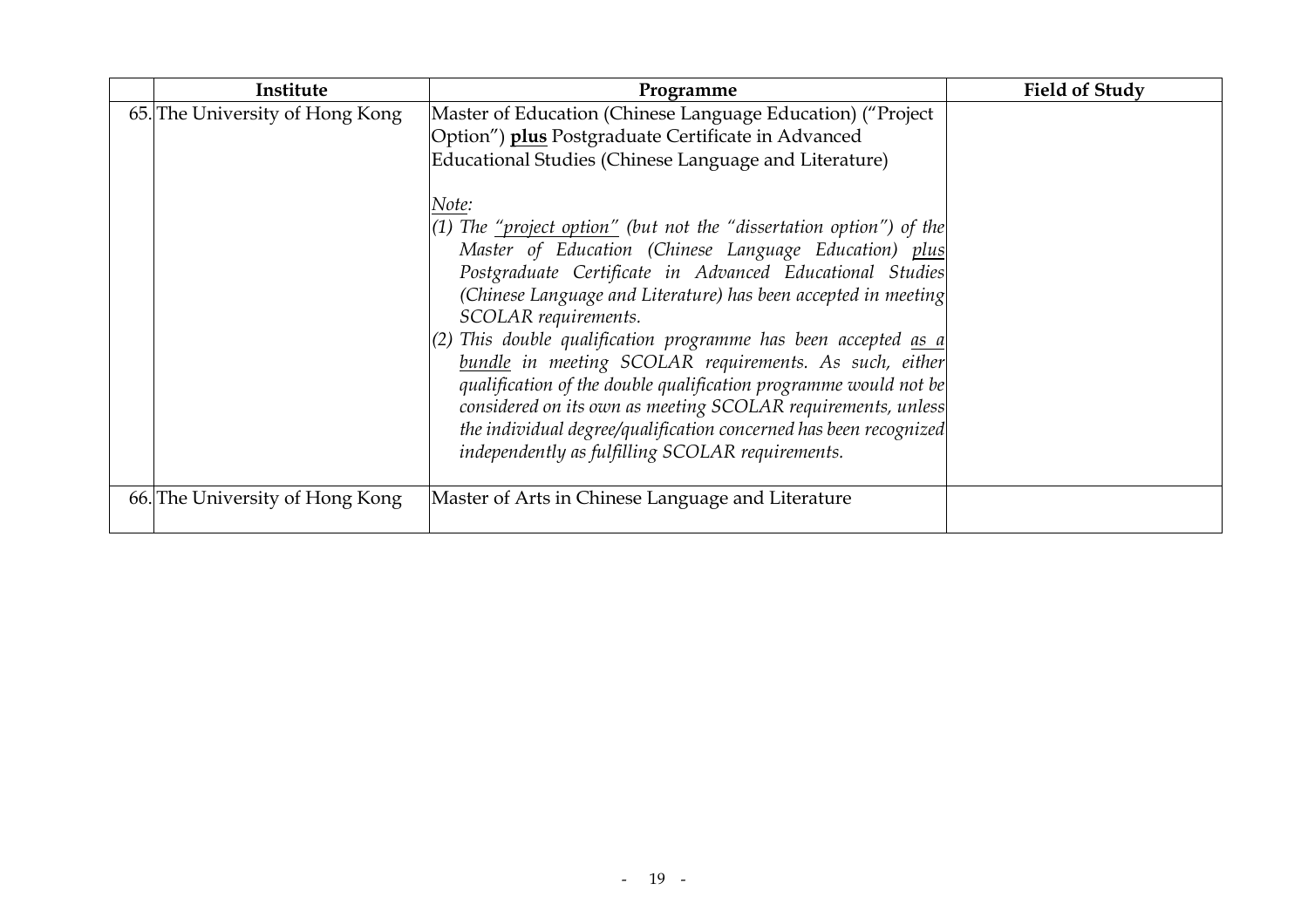# **(II) Approved Post-graduate Programmes in Subject Knowledge (PGSK) for English/Chinese Language Teachers**

# **(A) English Language**

|    | <b>Institute</b>                                   | Programme                                                                                                                                                                                                                                                                                                                                                                        | <b>Field of Study</b>                 |
|----|----------------------------------------------------|----------------------------------------------------------------------------------------------------------------------------------------------------------------------------------------------------------------------------------------------------------------------------------------------------------------------------------------------------------------------------------|---------------------------------------|
|    | 1. The Hong Kong Polytechnic<br>University         | Postgraduate Diploma in English Language Studies                                                                                                                                                                                                                                                                                                                                 |                                       |
| 2. | The Open University of Hong<br>Kong $^{\triangle}$ | Postgraduate Certificate in English Studies for Language Teaching                                                                                                                                                                                                                                                                                                                |                                       |
|    | 3. City University of Hong Kong                    | Postgraduate Diploma in Subject Knowledge for English Language<br><b>Teachers</b>                                                                                                                                                                                                                                                                                                |                                       |
|    | 4. City University of Hong Kong                    | Postgraduate Diploma in Language Studies<br>[with specialization in Linguistics] (PGD LS)                                                                                                                                                                                                                                                                                        | with specialization in<br>Linguistics |
|    | 5. Hong Kong Baptist University                    | Post-graduate Diploma in English Subject Knowledge (PGSK) for<br><b>English Language Teachers</b>                                                                                                                                                                                                                                                                                |                                       |
|    | 6. Hong Kong Baptist University                    | Postgraduate Diploma in Education - English Subject Teaching and<br>Subject Knowledge Stream<br>(This course is specially designed to help trained teachers who did not<br>major or have not received teacher training in the English Language.<br>This programme is also listed under Section $(III)(A)$ below.)                                                                |                                       |
|    | 7. The Hong Kong Institute of<br>Education*        | Postgraduate Diploma in English Studies                                                                                                                                                                                                                                                                                                                                          |                                       |
|    | 8. The Hong Kong Institute of<br>Education*        | Postgraduate Diploma in Education Programmes (Primary / Secondary)<br>(Two-year Part-time) English Subject Knowledge and Pedagogy<br>(This course is specially designed to prepare in-service teachers trained<br>in teaching subjects other than English to teach English in secondary or<br>primary schools.<br>This programme is also listed under Section $(III)(A)$ below.) |                                       |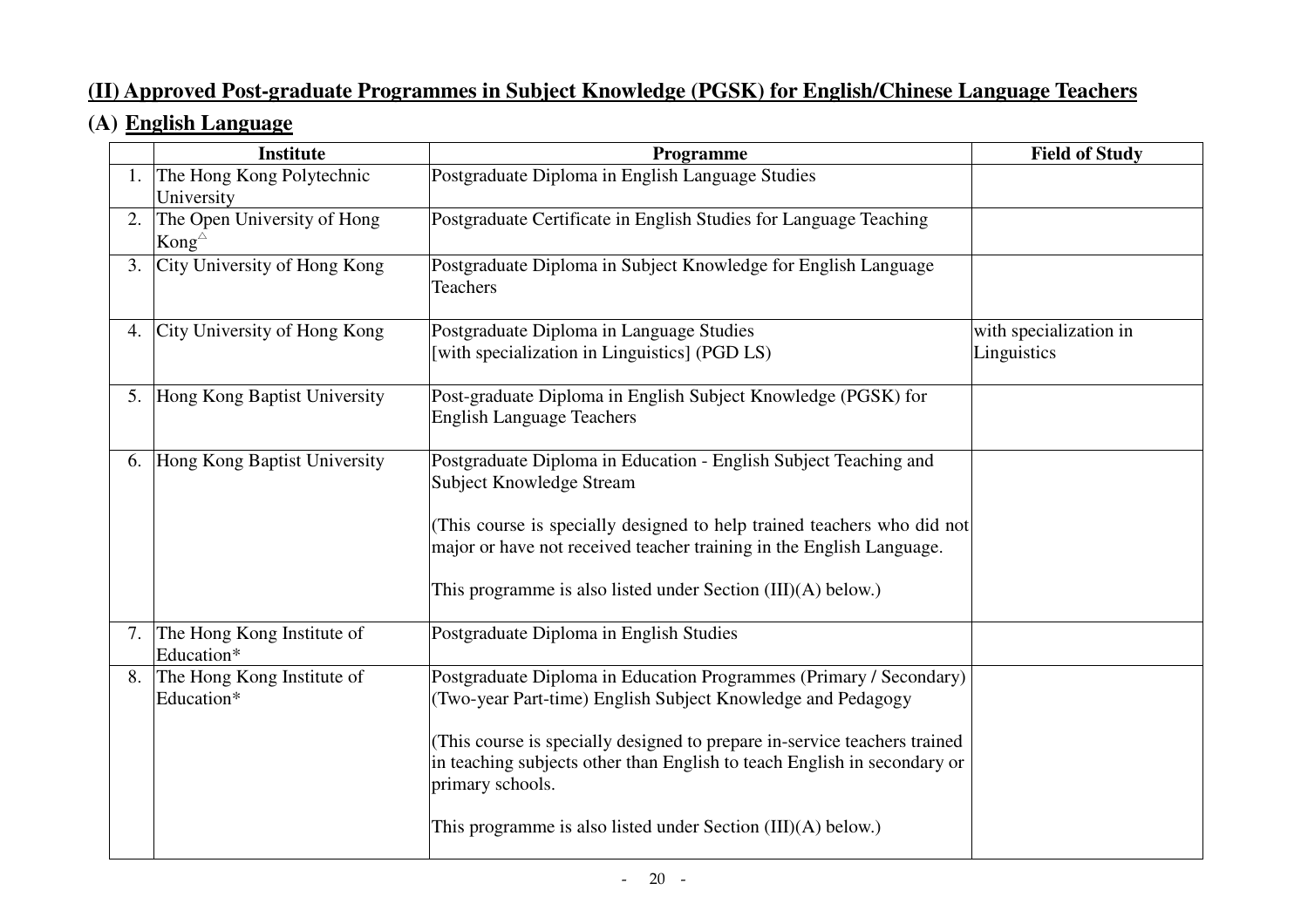| <b>Institute</b>                   | <b>Programme</b>                                                                                                                                                          | <b>Field of Study</b> |
|------------------------------------|---------------------------------------------------------------------------------------------------------------------------------------------------------------------------|-----------------------|
| 9. The University of Hong Kong     | Postgraduate Diploma in English Studies (PdipES)                                                                                                                          |                       |
|                                    |                                                                                                                                                                           |                       |
| 10. The Chinese University of Hong | Postgraduate Diploma in Education (Subject Knowledge and Pedagogy                                                                                                         |                       |
| Kong                               | for English Language Teaching)                                                                                                                                            |                       |
|                                    | (This course is specially designed to prepare in-service teachers trained<br>in teaching subjects other than English to teach English in secondary or<br>primary schools. |                       |
|                                    | This programme is also listed under Section (III)(A) below.)                                                                                                              |                       |

# **(B) Chinese Language**

|    | <b>Institute</b>                       | <b>Programme</b>                                                                                                                                                                                                                                                                                                                                                                          | <b>Field of Study</b>                   |
|----|----------------------------------------|-------------------------------------------------------------------------------------------------------------------------------------------------------------------------------------------------------------------------------------------------------------------------------------------------------------------------------------------------------------------------------------------|-----------------------------------------|
|    | 1. City University of Hong Kong        | Postgraduate Diploma in Language Studies [with specialization in<br>Chinese] (PGD LS)<br>語文學(中文)深造文憑                                                                                                                                                                                                                                                                                      | with specialization in<br>Chinese<br>中文 |
| 2. | Hong Kong Baptist University           | Postgraduate Diploma in Chinese Language Studies for Teachers<br>學位教師中國語文深造文憑課程                                                                                                                                                                                                                                                                                                           |                                         |
| 3. | The Chinese University of Hong<br>Kong | Postgraduate Diploma Programme in Chinese Language and Literature<br>中國語言及文學學士後文憑課程                                                                                                                                                                                                                                                                                                       |                                         |
| 4. | The Chinese University of Hong<br>Kong | Postgraduate Diploma in Education Programme (Subject Knowledge)<br>and Pedagogy for Chinese Language Teaching)<br>學位教師教育文憑課程(中文教學學科知識及教學法)<br>(This course is specially designed to prepare in-service teachers trained<br>in teaching subjects other than Chinese to teach Chinese in secondary or<br>primary schools.<br>This programme is also listed under Section $(III)(B)$ below.) |                                         |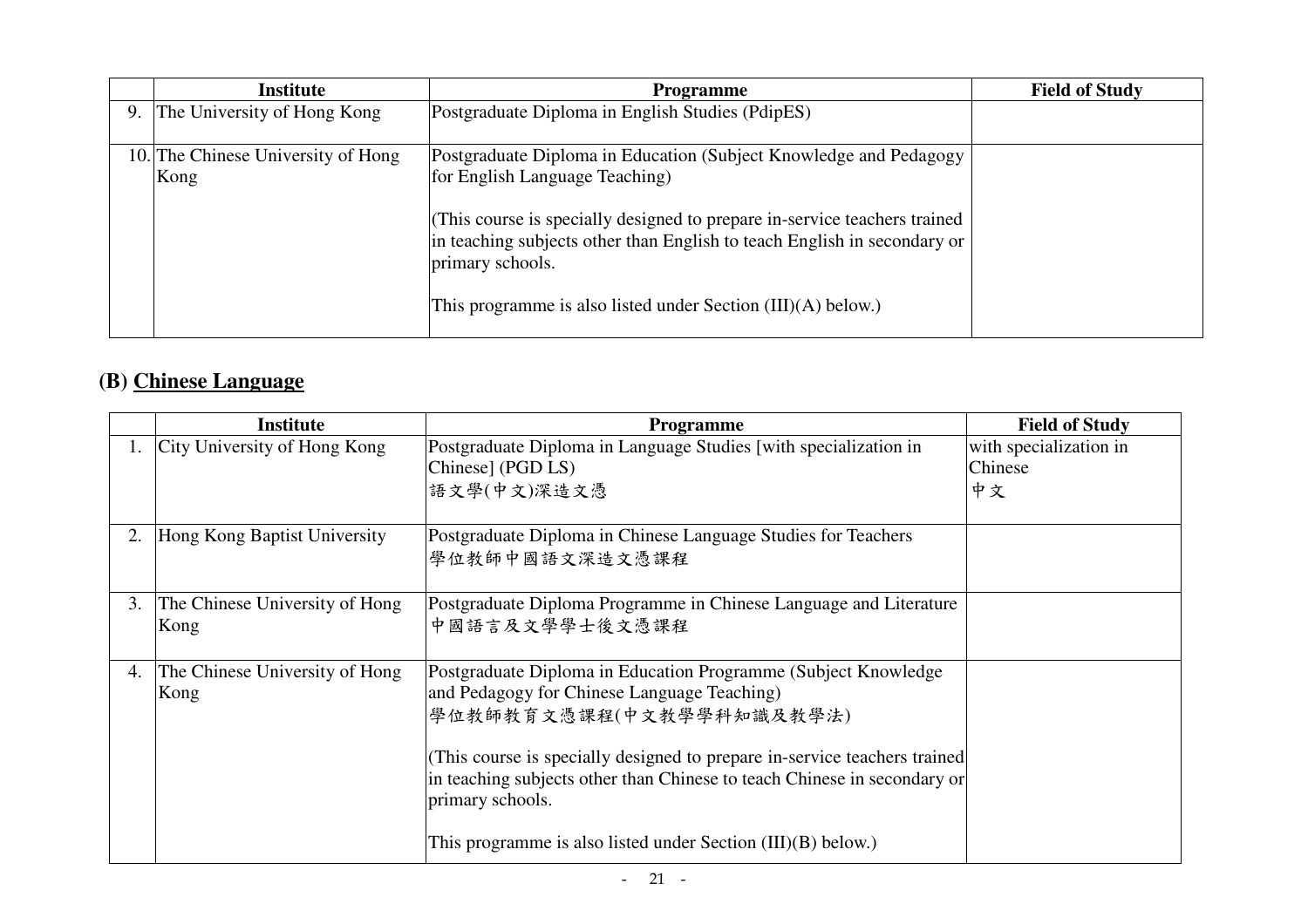|    | <b>Institute</b>                                   | Programme                                                                                                                                                                                                                                                                                                                                                                                  | <b>Field of Study</b> |
|----|----------------------------------------------------|--------------------------------------------------------------------------------------------------------------------------------------------------------------------------------------------------------------------------------------------------------------------------------------------------------------------------------------------------------------------------------------------|-----------------------|
| 5. | The Hong Kong Institute of<br>Education*           | Postgraduate Diploma in Chinese Studies<br>學位教師中文科文憑課程                                                                                                                                                                                                                                                                                                                                     |                       |
| 6. | The Hong Kong Institute of<br>Education*           | Postgraduate Diploma in Education Programmes<br>(Primary/Secondary)(Two-year Part-time) - Chinese Subject<br>Knowledge and Pedagogy<br>學位教師教育文憑(小學/中學)(二年部分時間制) - 中文學科知識及<br>教學法                                                                                                                                                                                                           |                       |
|    |                                                    | (This course is specially designed to prepare in-service teachers trained<br>in teaching subjects other than Chinese to teach Chinese in secondary or<br>primary schools.                                                                                                                                                                                                                  |                       |
|    |                                                    | This programme is also listed under Section $(III)(B)$ below.)                                                                                                                                                                                                                                                                                                                             |                       |
| 7. | The Hong Kong Polytechnic<br>University            | Postgraduate Diploma in Chinese Language and Literature<br>中國語文深造文憑課程                                                                                                                                                                                                                                                                                                                      |                       |
| 8. | The Open University of Hong<br>Kong $^{\triangle}$ | Postgraduate Certificate in Chinese Studies for Language Teaching<br>教學中文學科研究深造證書 and 及<br>Postgraduate Certificate in Chinese Language Education<br>中國語文教育深造證書<br>Note: This double qualification programme has been accepted as a<br><b>bundle</b> in meeting SCOLAR requirements. As such, either qualification<br>of the double qualification programme would not be considered on its |                       |
|    |                                                    | own as meeting SCOLAR requirements or eligible for PDIGS, unless the<br>individual qualification concerned has been recognized independently<br>as fulfilling SCOLAR requirements.                                                                                                                                                                                                         |                       |
| 9. | The University of Hong Kong                        | Postgraduate Diploma in Chinese Language Subject Knowledge for<br><b>Graduate Teachers</b><br>學位教師中文學科知識深造文憑課程                                                                                                                                                                                                                                                                             |                       |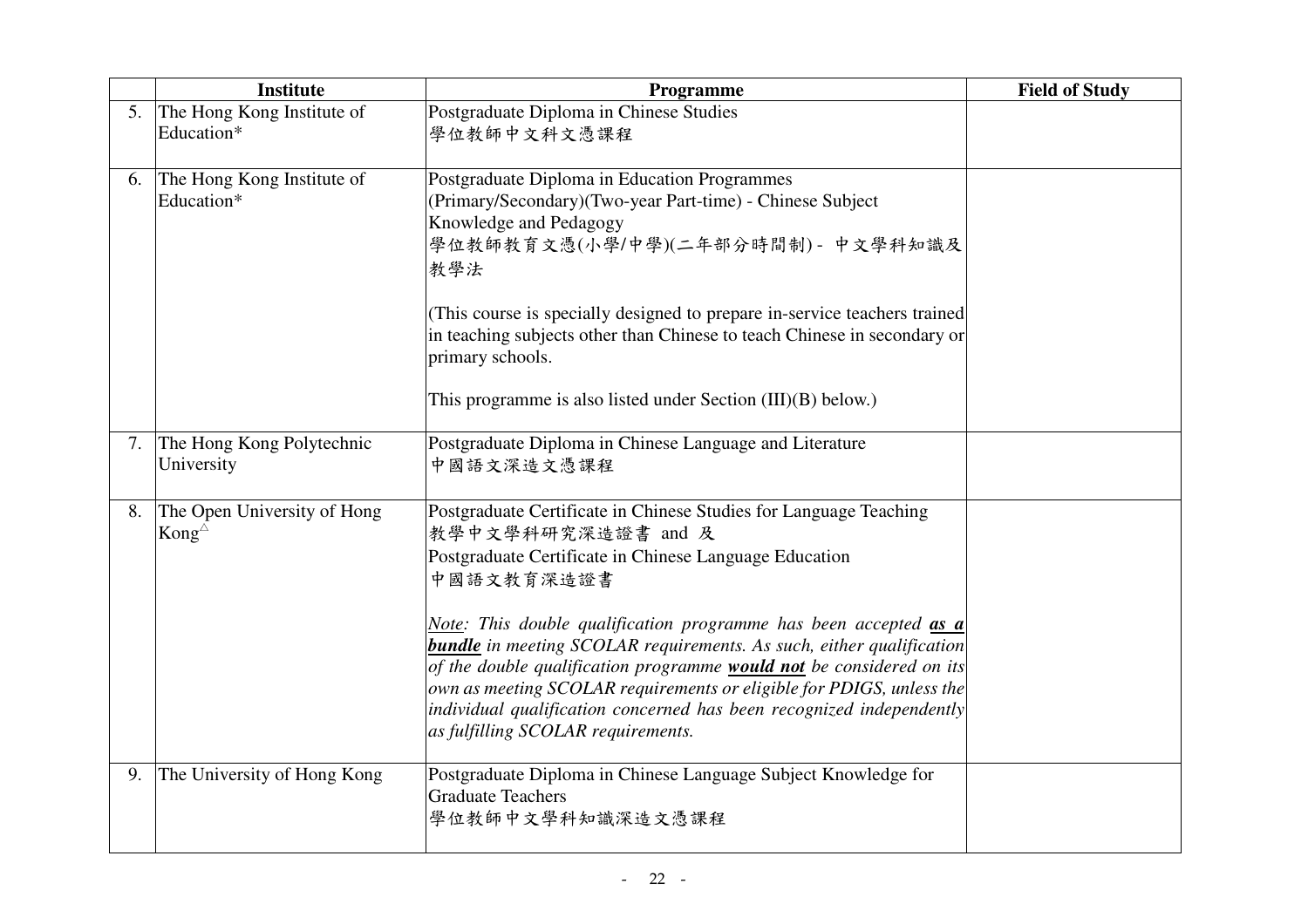#### **(III) Recognized Language Major Teacher Training Programmes**

All Bachelor of Education (BEd), Postgraduate Diploma in Education (PGDE) and Postgraduate Certificate in Education (PCEd) programmes majoring in the relevant language subject offered by local tertiary institutions are recognized as a language major teacher training programme. Other languagerelated teacher training qualifications will be considered on a case-by-case basis.

The following teacher education courses are specially designed to help trained teachers who did not major or have not received teacher training in the respective language in meeting relevant SCOLAR requirements.

# **(A) English Language**

|    | <b>Institute</b>                              | <b>Programme</b>                                                                                                                                                                                                                                                                                                                                                                                                | <b>Field of Study</b>                                           |
|----|-----------------------------------------------|-----------------------------------------------------------------------------------------------------------------------------------------------------------------------------------------------------------------------------------------------------------------------------------------------------------------------------------------------------------------------------------------------------------------|-----------------------------------------------------------------|
| 1. | Hong Kong Baptist University                  | Postgraduate Diploma in Education - English Subject Teaching and<br>Subject Knowledge Stream<br>(Graduates of this course, who are already holders of a PGDE / PGCE /<br>BEd or equivalent and majoring in subjects other than English, will be<br>considered to have fulfilled the SCOLAR requirements on English<br>subject knowledge (PGSK) and relevant teacher training.)                                  |                                                                 |
| 2. | The Open University of Hong<br>Kong $\varphi$ | Certificate in Education<br>Secondary English strand OR Primary English strand<br>(Graduates of any of the above strands, who are already holders of a local<br>PGDE / PGCE / BEd or equivalent and majoring in subjects other than<br>English, will be considered to have attained the level of language<br>teaching methodology that is equivalent to a PGDE in language teaching<br>as required by SCOLAR.)  | Secondary English strand<br><b>OR</b><br>Primary English strand |
| 3. | The University of Hong Kong                   | Postgraduate Certificate in Advanced Educational Studies (English<br>Language Teaching Specialism)<br>(Graduates of this course, who are already holders of a PGDE / PGCE /<br>BEd or equivalent and majoring in subjects other than English, will be<br>considered to have attained the level of language teaching methodology<br>that is equivalent to a PGDE in language teaching as required by<br>SCOLAR.) |                                                                 |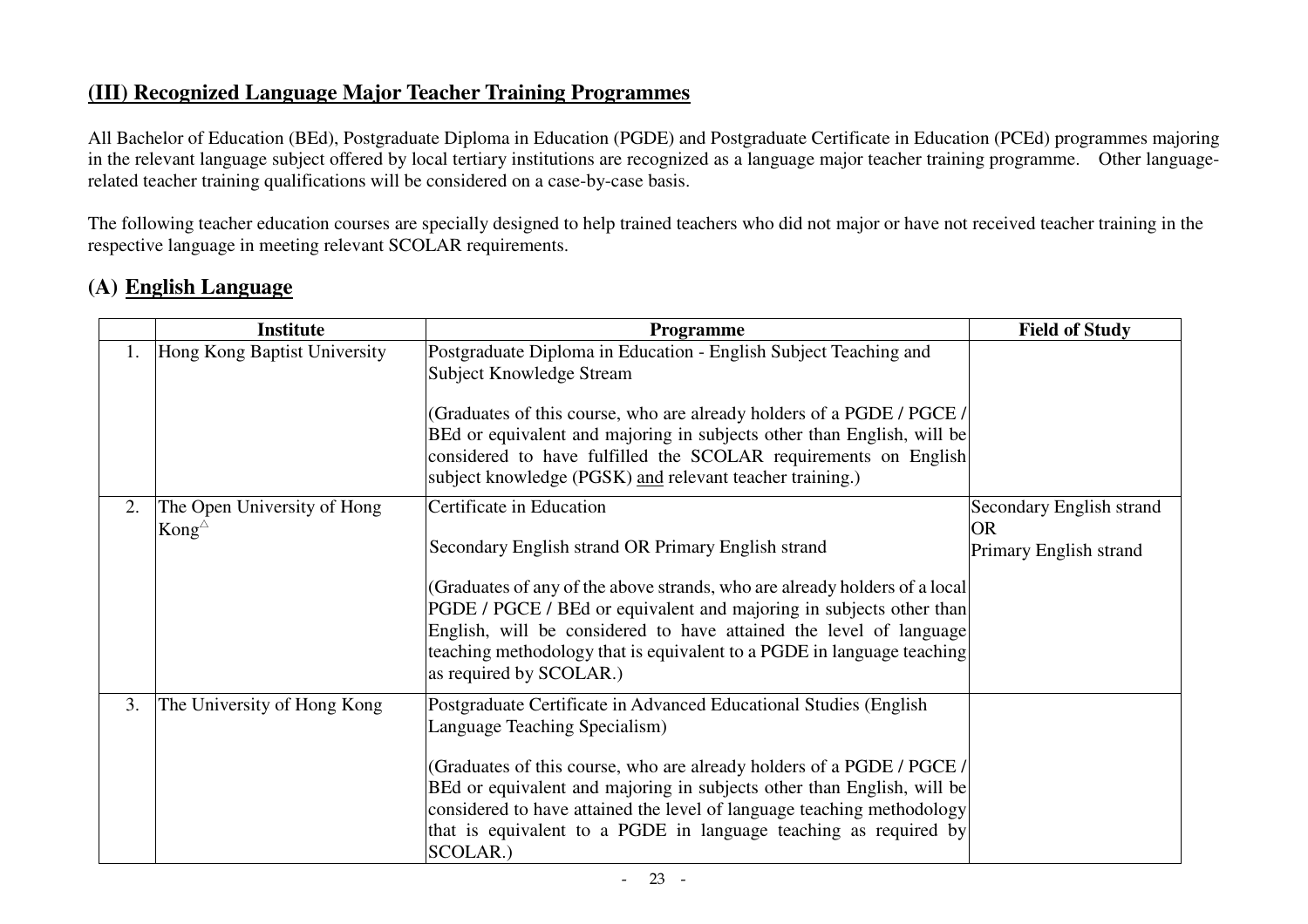|    | <b>Institute</b>                         | Programme                                                                                                                                                                                                                                                                                                                                                                                                                                                                                   | <b>Field of Study</b> |
|----|------------------------------------------|---------------------------------------------------------------------------------------------------------------------------------------------------------------------------------------------------------------------------------------------------------------------------------------------------------------------------------------------------------------------------------------------------------------------------------------------------------------------------------------------|-----------------------|
| 4. | The Chinese University of Hong<br>Kong   | Postgraduate Diploma in Education (Subject Knowledge and Pedagogy<br>for English Language Teaching)                                                                                                                                                                                                                                                                                                                                                                                         |                       |
|    |                                          | (Graduates of this course, who are already holders of a PGDE / PGCE /<br>BEd or equivalent and majoring in subjects other than English, will be<br>considered to have fulfilled the SCOLAR requirements on English<br>subject knowledge (PGSK) and relevant teacher training.)                                                                                                                                                                                                              |                       |
| 5. | The Hong Kong Institute of<br>Education* | Postgraduate Diploma in Education Programmes (Primary / Secondary)<br>(Two-year Part-time) English Subject Knowledge and Pedagogy<br>(Graduates of any of the above programmes, who are already holders of<br>a PGDE / PGCE / BEd or equivalent and majoring in subjects other than<br>English, will be considered to have fulfilled the SCOLAR requirements<br>on English subject knowledge (PGSK) and relevant teacher training.)                                                         |                       |
| 6. | The Hong Kong Institute of<br>Education* | Professional Development Course on Teaching English to Speakers of<br>Other Languages (TESOL) for Native-speaking English Teachers<br>(NETs) and Local English Teachers (LETs)<br>(Graduates of this course, who are already holders of a PGDE / PGCE /<br>BEd or equivalent and majoring in subjects other than English, will be<br>considered to have attained the level of language teaching methodology<br>that is equivalent to a PGDE in language teaching as required by<br>SCOLAR.) |                       |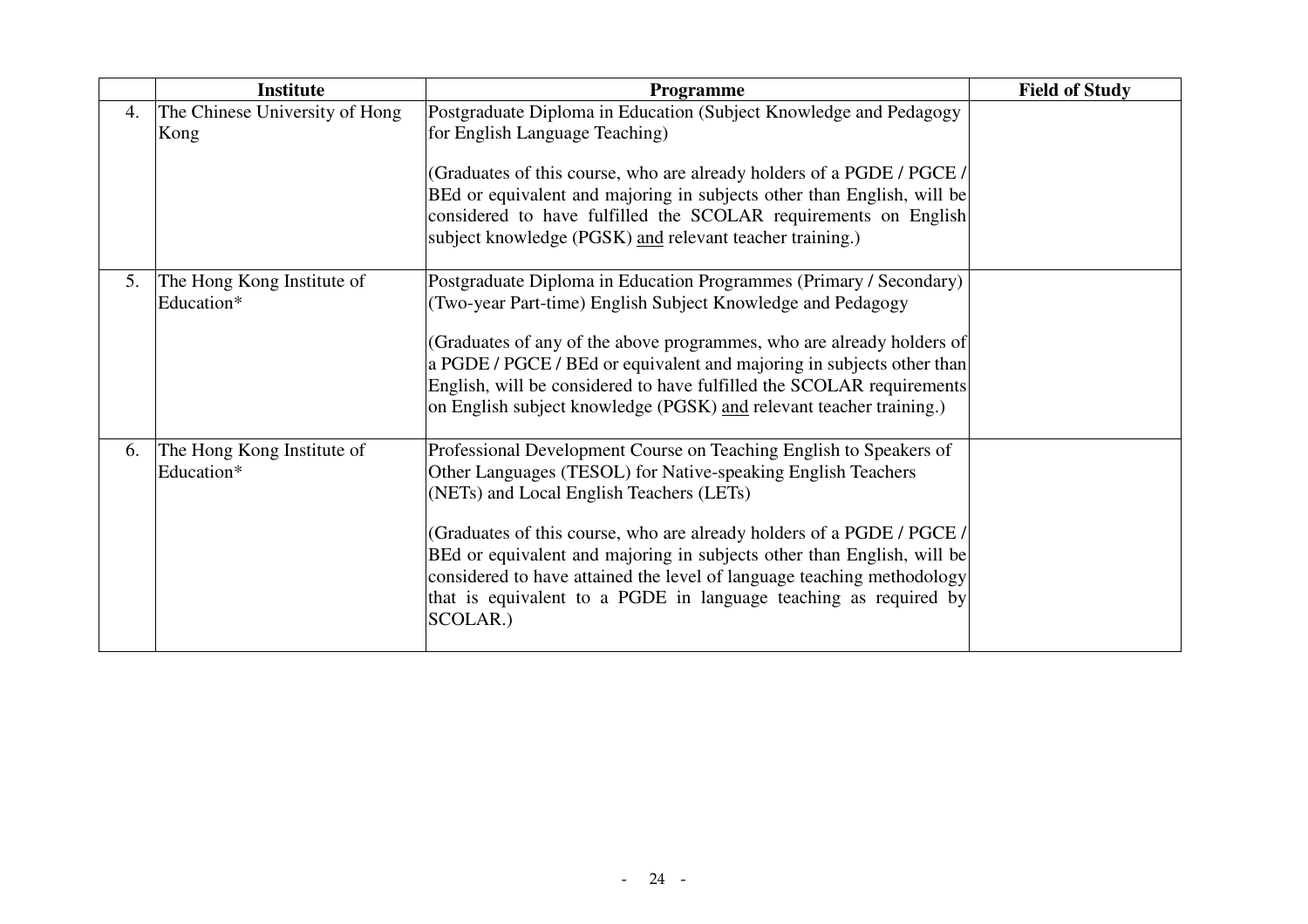# **(B) Chinese Language**

|    | <b>Institute</b>                                      | Programme                                                                                                                                                                                                                                                                                               | <b>Field of Study</b>                 |
|----|-------------------------------------------------------|---------------------------------------------------------------------------------------------------------------------------------------------------------------------------------------------------------------------------------------------------------------------------------------------------------|---------------------------------------|
|    | 1. The Open University of Hong<br>Kong $^{\triangle}$ | Certificate in Education                                                                                                                                                                                                                                                                                | Secondary Chinese strand<br><b>OR</b> |
|    |                                                       | Secondary Chinese strand OR Primary Chinese strand                                                                                                                                                                                                                                                      | Primary Chinese strand                |
|    |                                                       | (Graduates of any of the above strands, who are already holders of a<br>local PGDE / PGCE / BEd or equivalent and majoring in subjects                                                                                                                                                                  |                                       |
|    |                                                       | other than Chinese, will be considered to have attained the level of<br>language teaching methodology that is equivalent to a PGDE in<br>language teaching as required by SCOLAR.)                                                                                                                      |                                       |
| 2. | The University of Hong Kong                           | Postgraduate Certificate in Advanced Educational Studies<br>(Chinese Language Teaching Specialism)                                                                                                                                                                                                      |                                       |
|    |                                                       | (Graduates of this course, who are already holders of a PGDE / PGCE<br>BEd or equivalent and majoring in subjects other than Chinese, will<br>be considered to have attained the level of language teaching<br>methodology that is equivalent to a PGDE in language teaching as<br>required by SCOLAR.) |                                       |
| 3. | The Hong Kong Institute of<br>Education*              | Postgraduate Diploma in Education Programmes<br>(Primary / Secondary) (Two-year Part-time) - Chinese Subject<br>Knowledge and Pedagogy<br>學位教師教育文憑(小學/中學)(二年部分時間制) - 中文學科知識<br>及教學法                                                                                                                     |                                       |
|    |                                                       | (Graduates of any of the above programmes, who are already holders<br>of a PGDE / PGCE / BEd or equivalent and majoring in subjects other<br>than Chinese, will be considered to have fulfilled the SCOLAR<br>requirements on Chinese subject knowledge (PGSK) and relevant<br>teacher training.)       |                                       |